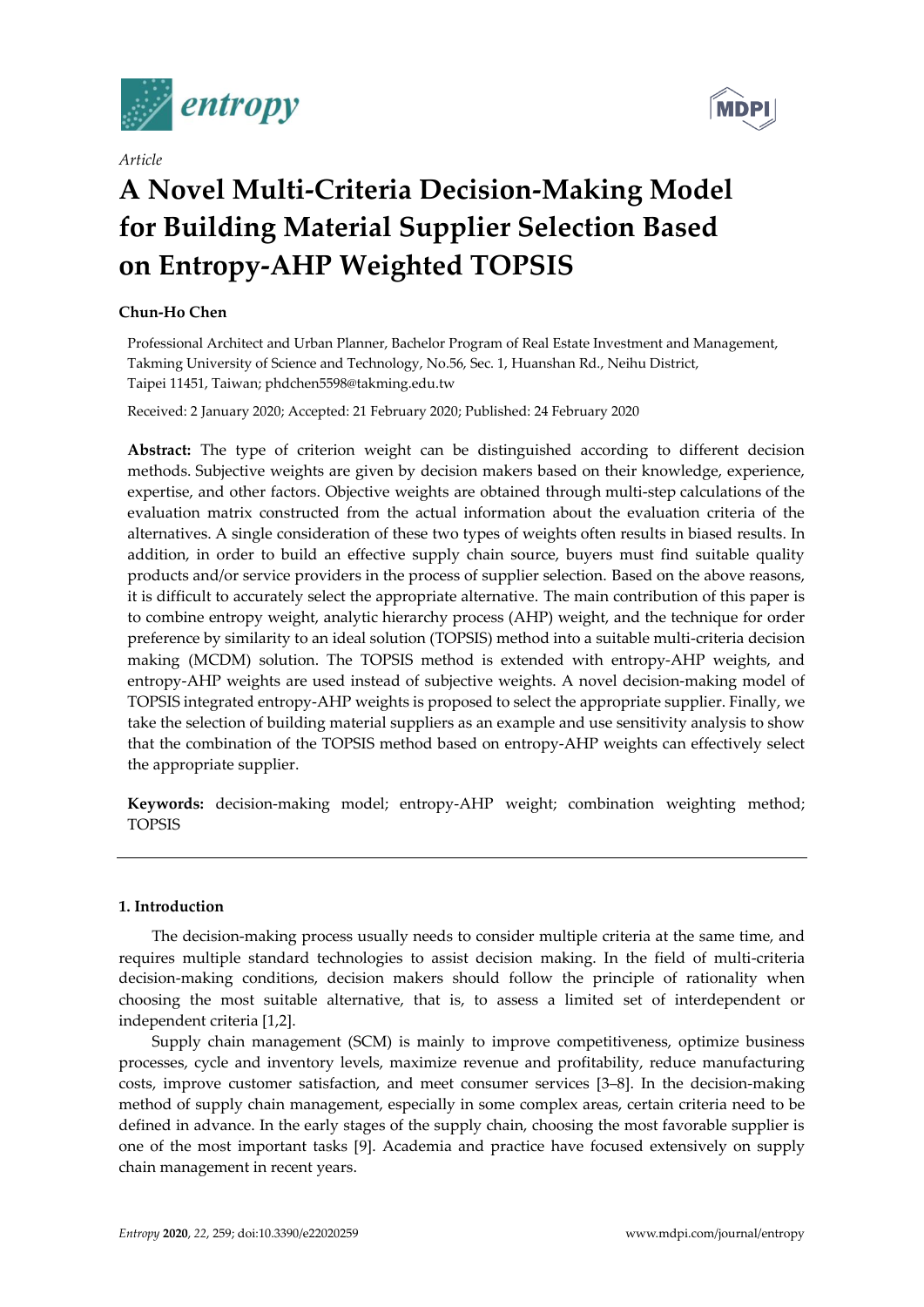The effective procurement mechanism is one of the necessary conditions for a successful supply chain [3,10–12]. The right supplier selection can save the company huge costs and is also an important responsibility of the purchasing agency [13]. Several methods of supplier suitability selection are proposed for discussion. Supplier selection in systematic analysis, including the analytic hierarchy process (AHP) [14,15], the supplier performance matrix approach [16], vendor profile analysis [17], the matrix approach [18], the weighted point method, and taxonomy [19,20].

The supplier selection problem is diversified and contains the characteristics of multi-indicator standards, complexity, and non-structure. This is a multi-standard selection problem [21–24].

Decision-making tasks often ignore subjective and objective factors, such as the failure to consider data information, an incorrect expression of preferences, qualitative criteria, and other qualitative criteria [25,26]. Most methods are designed to solve the problem of supplier selection in non-complex situations [27]. The method of the fuzzy analytic hierarchy process was proposed and constructed as a structural model for rubber supplier evaluation [13].

Hwang and Yoon proposed a well-known and commonly used multi-criteria decision making (MCDM) method, called TOPSIS, which is the technique for order preference by similarity to an ideal solution [28]. The TOPSIS method includes both a positive ideal solution of the benefit type and a negative ideal solution of the cost type. A suitable alternative should be closer to positive ideal solutions, but away from negative ideal solutions.

The academic community attaches great importance to TOPSIS's research method and regards it as one of the main research topics, because it can solve supplier selection objectively and effectively [29,30]. However, the weight of TOPSIS must be determined subjectively by policy makers, so its shortcomings still exist [2,31]. In the final stage of the analysis, we rank all alternatives with TOPSIS and select the most suitable alternative [32].

To effectively solve supplier selection issues, a novel decision-making model of TOPSIS integrated entropy-AHP weight is proposed to select the appropriate supplier. The following in-depth analysis is based on the above information, and the main research themes of this paper are as below:

(1) TOPSIS has its shortcomings in setting weights, and its weight is subjectively judged by decision makers. Therefore, when the information obtained by decision makers is incomplete or the subjective consciousness of the decision makers is too strong, how should such errors be resolved?

(2) The measurement of the first-layer entropy weight is different from the second-layer entropy weight. How do we combine the TOPSIS method with entropy to obtain objective weight values?

(3) The weight obtained by the entropy weight method is an objective weight, which can make up for the deficiency of the subjective weight obtained by AHP. How should we obtain the entropy-AHP weight based on the two weights of the entropy weight method and the AHP method, and apply it to the TOPSIS method?

In this study, in order to choose a suitable building material supplier, we propose a novel decision-making model of the TOPSIS integrated entropy-AHP weight. The entropy-AHP weighted TOPSIS method has huge application and success opportunities in the appropriate supplier selection process. The rest of this paper is divided into five parts. Section 2 introduces the literature review and methodology, and Section 3 presents construction steps of entropy-AHP weighted TOPSIS. Section 4 shows a numerical execution example of building material supplier selection. Section 5 is for results and discussion. Finally, Section 6 presents the conclusions of the study.

## **2. Literature Review and Methodology**

The analytic processes of the research framework consist of four stages, as shown in Figure 1: Phase 1: Introduce the research background and review literatures and methods.

Phase 2: Begin to establish a novel TOPSIS model and then combine this model with the entropy and AHP weights.

Phase 3: Extending the TOPSIS method with the entropy-AHP weighting method.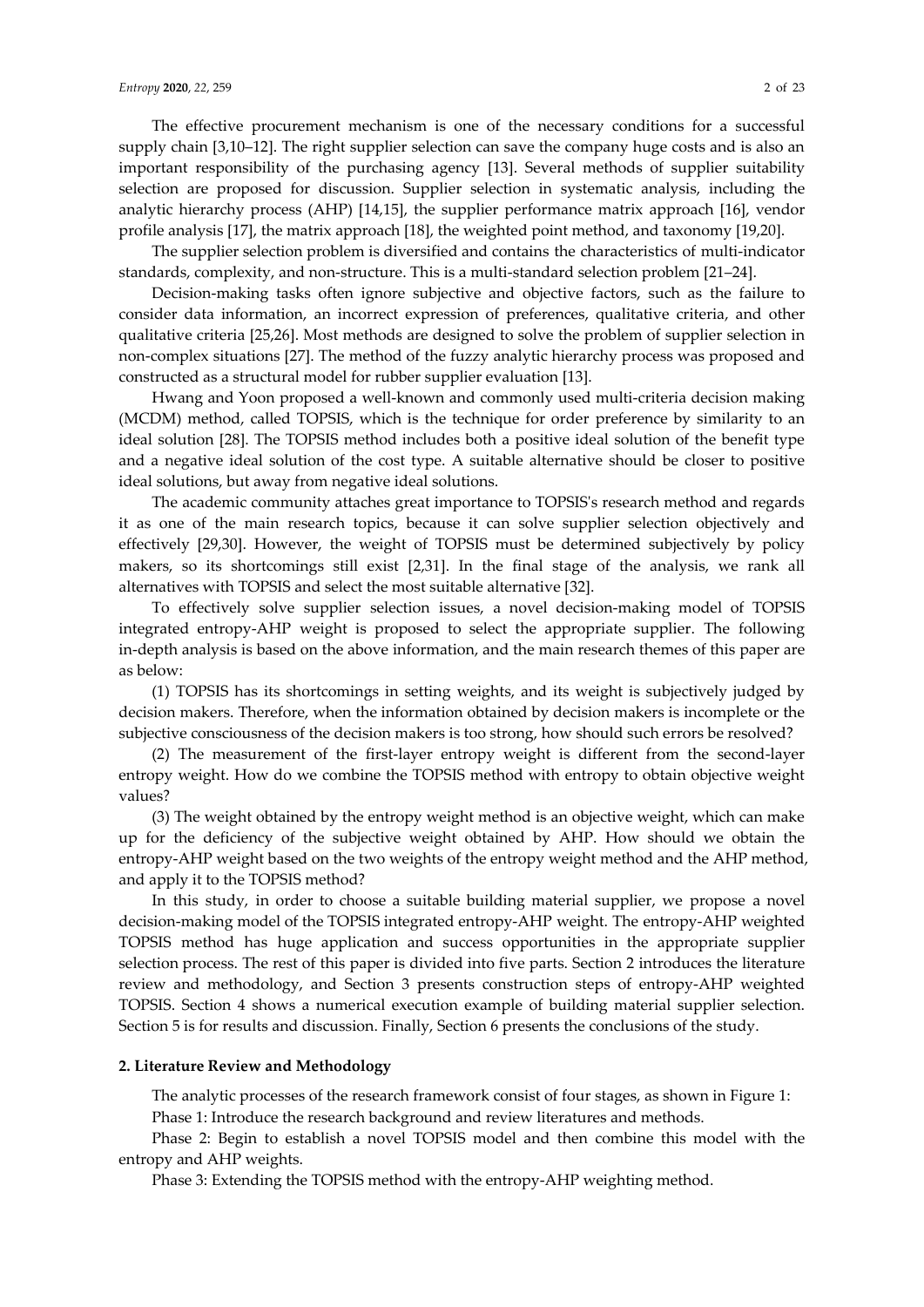

**Figure 1.** Research framework and analytic processes of sections and steps.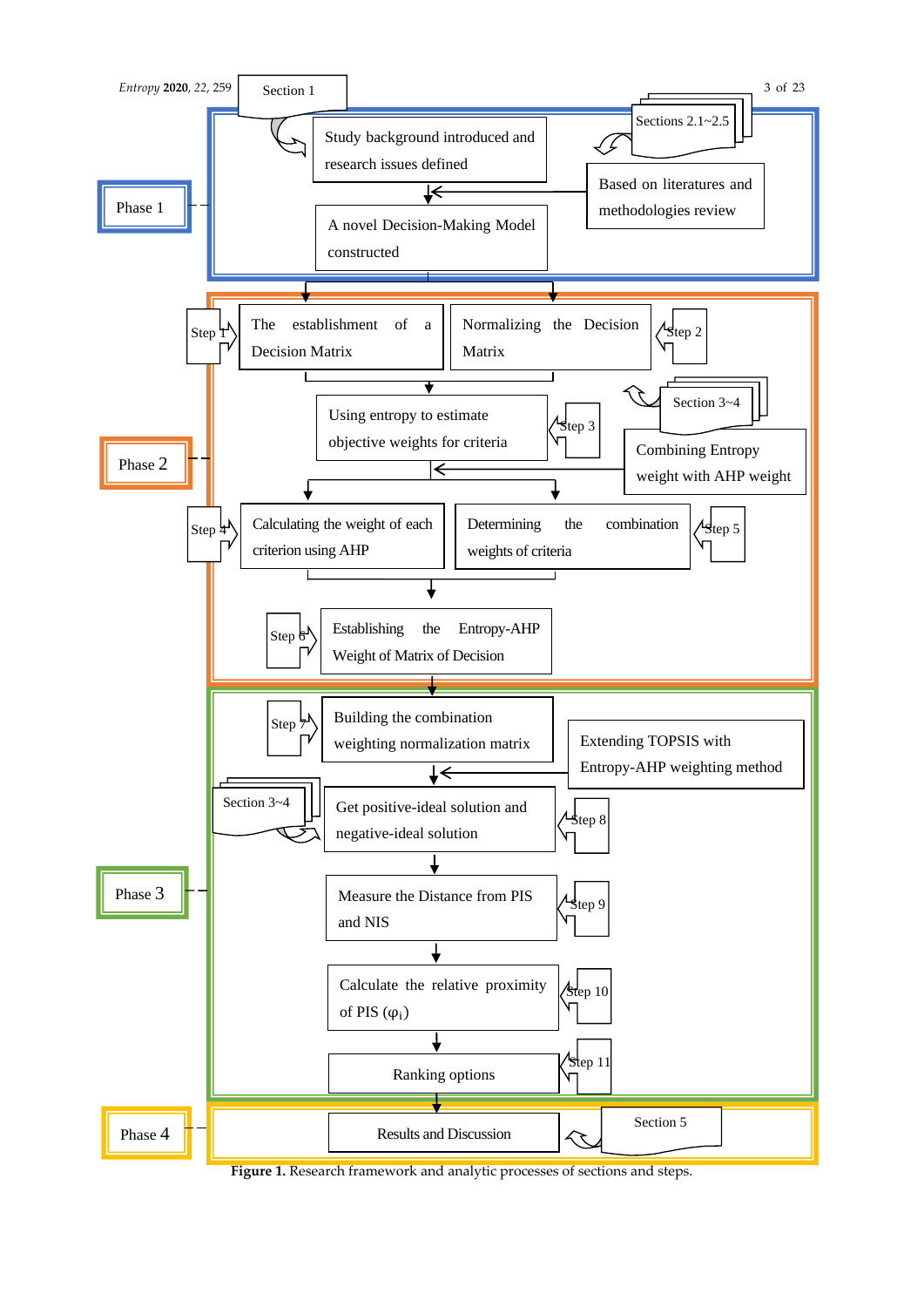Phase 4: Results and discussion.

Sections 2.1 through 2.5 are described in Phase 1, including a review of relevant literatures and methodologies, such as TOPSIS, the entropy weighted method, the AHP method, the combination weighting method and the weights for multi-criteria decision making. As for Sections 3 through 5, it belongs to other phases. Section 6 concludes this study.

## *2.1. Literature Review*

# 2.1.1. Literature on the Application of the Entropy, AHP, and/or TOPSIS Method

This section explores related literature on the Entropy, AHP, and/or TOPSIS method studied by researchers. Information entropy is derived from information theory [33], which was originally applied to assess the uncertainty of hydrological models [34]. The experiments show that the entropy information significantly improves the recognition rate and the robustness of the algorithm [35]. Analyzing the coordination relationship between economic development and investment potential with methods such as the entropy weight method, etc. [36]. Based on using TOPSIS technology and applying entropy weight information to calculate criteria weights, aim of this study is to select suitable suppliers in a green environment [37]. Using TOPSIS and entropy methods, a simulation-based multi-objective evaluation of a flow corridor is constructed [38].

By a comparative analysis of AHP and TOPSIS technologies, we can select the optimal transfer station location in Istanbul, Turkey [39]. Based on applying the AHP and TOPSIS methods under a fuzzy environment, the best type of dam spillway in Northern Greece can be selected [40]. On the basis of fuzzy AHP and TOPSIS methods, it allows us to evaluate suppliers and developing mathematical techniques to allocate orders [41]. The social, technical, economical, environmental, and political (STEEP) fuzzy AHP-TOPSIS framework is applied to select the location most suitable for Indian thermal power plants. The fuzzy AHP is used to determine the weights of the quantitative and qualitative criteria affecting the location selection process [42]. Combining neutrosophic (N) theory with AHP and TOPSIS methods to deal with uncertainty, ambiguity, and complexity [43]. Neutrosophic sets, which have been integrated with other technologies, such as AHP and the TOPSIS recently, are used to solve problems [44]. TOPSIS and ELECTRE I models are applied to the diagnostic fuzzy information of medicine [45]. A Delphi-DEMATEL-ANP-TOPSIS hybrid model was established to select strategies for dealing with derailment risks [46].

Based on the above literatures, the research methods for constructing models and solving problems were proposed.

# 2.1.2. Rank Reversals in Decision-Making

In a multi-criteria decision-making process, ranking reversal refers to a change in ranking that overrides the order of possible decisions when, for example, a selection change method or a set of other available alternatives changes. The problem of ranking reversal is at the core of many debates in decision making and multi-criteria decision making. The following multi-criteria decision-making methods have been proven to exhibit various types of ranking reversals, such as [47–52]:

- 1. Multi-attribute utility theory (MAUT).
- 2. The [TOPSIS](https://en.wikipedia.org/wiki/TOPSIS) method.
- 3. The [analytic hierarchy process](https://en.wikipedia.org/wiki/Analytic_hierarchy_process) (AHP) and some of its variants.
- 4. The [ELECTRE](https://en.wikipedia.org/wiki/ELECTRE) (outranking) method and its variants.
- 5. The [PROMETHEE](https://en.wikipedia.org/wiki/PROMETHEE) (outranking) method.

Because of the existence of rank reversals, which were described above, the limitation of the novel multi-criteria decision-making model, which is a mix of AHP and TOPSIS may also exist.

# *2.2. Entropy Weighted Method*

2.2.1. Entropy Weight Principle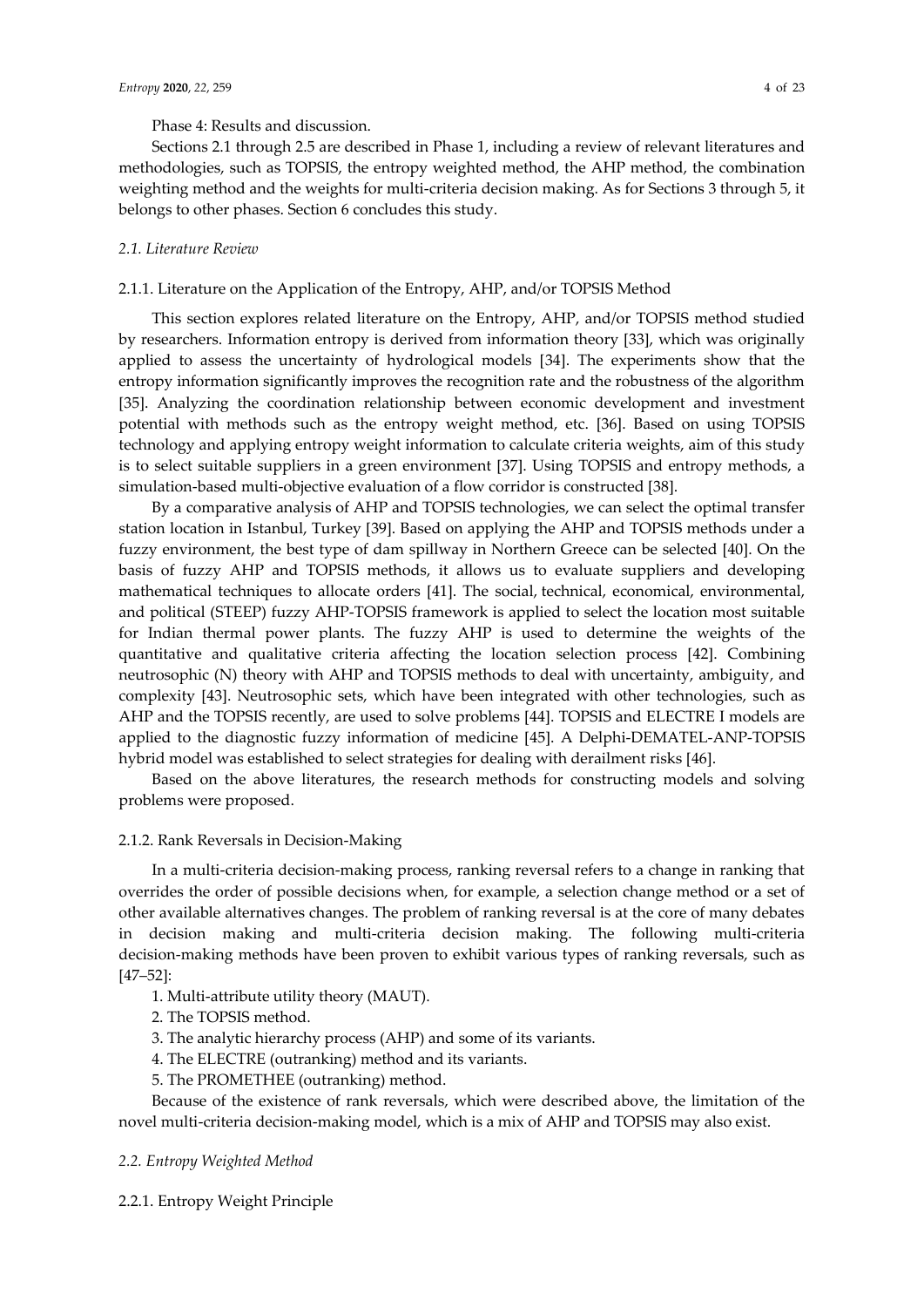Entropy is a thermodynamic concept proposed by German physicist R. Clausius in 1865. It describes the disorder or chaos of a thermodynamic system and is a state parameter of matter. In 1948, Shannon introduced entropy into information theory, which measures the uncertainty of signals in information sources, called information entropy.

The entropy weight method mainly uses the magnitude of the entropy value in information theory to represent the uncertainty of the message, calculates the ability of each evaluation attribute to pass decision information, and calculates the relative weight between attributes. From the judgment matrix, the entropy weight can be calculated [53–56]. "The smaller the entropy of the evaluated information criterion, the greater the weight of the information criterion". This is only true if the underlying assumptions that all sources of information are reliable. Of course, the novel multi-criteria decision-making model proposed in this paper is no exception.

# 2.2.2. Significance and Nature of Entropy Weight Method

Th method of the entropy weight is to calculate the information entropy of the indicator and use the degree of difference of the indicator to measure the effective information and indicator weight contained in the known data. The entropy weight indicates the relative importance coefficient of each indicator in the competition under the conditions of a given evaluation object and evaluation index when making a decision or evaluation plan, but it does not indicate the importance coefficient of the indicator in the practical sense. Its properties are as follows:

- a. If the values of elements in a column are the same, the maximum entropy is 1, and the entropy weight is 0. On behalf of an indicator, if the data of each evaluation object are the same, the indicator does not contain any valuable information.
- b. The greater the difference between the values of elements in a column, the smaller the entropy value of the elements in this column and the larger the entropy weight value. It indicates that the indicator has valuable information. Conversely, if the indicator's entropy value is larger, the smaller its entropy weight and the less important this indicator is. The basic calculation steps are as follows:

1. Initial data matrix normalization

Set m evaluation objects and n evaluation indicators to form the initial data matrix of the entropy weight evaluation system.

$$
X = \begin{bmatrix} x_{11} & x_{12} & \cdots & x_{1n} \\ x_{21} & x_{22} & \cdots & x_{2n} \\ \vdots & \vdots & & \vdots \\ x_{m1} & x_{m2} & \cdots & x_{mn} \end{bmatrix} = (X_1 \ X_2 \ \dots \ X_n)
$$
 (1)

where  $x_{ij}$ (i = 1, 2, ..., m; j = 1, 2, ..., n) represents the value of the i-th evaluation alternative in the j-th indicator, and  $X_j$  (j=1, 2,…, n) denotes the column vector data of all evaluation alternatives of the j-th indicator.

Due to the differences in the indicator units, for the purpose of eliminating the impact of different units on the evaluation results, each indicator needs to be standardized. The step transformation method is often used and the formula is:

$$
x'_{ij} = \frac{x_{ij} - \min\{x_{ij}\}}{\max\{x_{ij}\} - \min\{x_{ij}\}}
$$
(2)

or 
$$
x'_j = \frac{x_{ij} - \min\{x_{ij}\}}{\max\{X_j\} - \min\{X_j\}}
$$
 (applicable benefit indicators)

$$
x'_{ij} = \frac{\max\{x_{ij}\} - x_{ij}}{\max\{x_{ij}\} - \min\{x_{ij}\}}
$$
(3)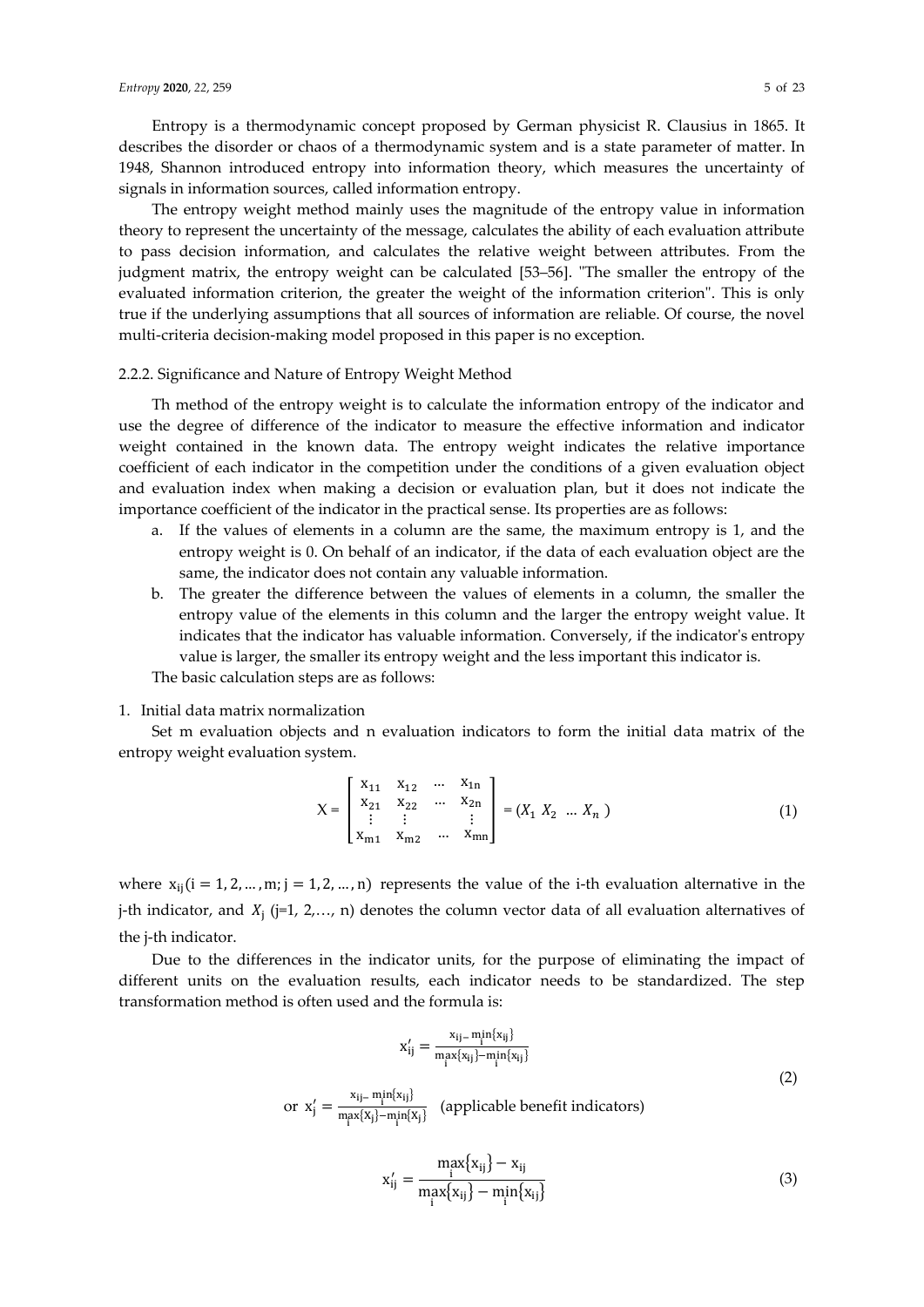or 
$$
x'_j = \frac{\max\{x_{ij}\} - x_{ij}}{\max\{x_j\} - \min\{x_j\}}
$$
 (applicable cost indicators)

2. Estimate the proportion  $z_{ij}$  of the j-th indicator i-th evaluation alternative  $x'_{ij}$ 

$$
z_{ij} = \frac{x'_{ij}}{\sum_{i=1}^{m} x'_{ij}} \text{ or } Z_j = \frac{x'_j}{\sum x'_j} \ (j = 1, 2, ..., n)
$$
 (4)

So, get the weight matrix:

$$
Z = (z_{ij})_{m \times n} \text{ or } Z = (Z_1 \, Z_2 \, ... \, Z_n) \tag{5}
$$

3. Calculate the value of the information entropy of the j-th indicator  $e_i$ 

$$
e_j = -\pi \sum_{i=1}^{m} z_{ij} \ln z_{ij} \quad (j = 1, 2, ..., n)
$$
 (6)

among them,  $\pi = \frac{1}{\ln n}$  $\frac{1}{\ln m}$  is non-negative constant, and  $0 \le e_j \le 1$ . When set  $z_{ij} = 0$ ,  $z_{ij} \ln z_{ij} = 0$ .

4. Calculate the information utility  $b_j$  for the j-th indicator

$$
b_j = 1 - e_j \quad (j = 1, 2, ..., n)
$$
 (7)

5. Calculate the weight  $w_i$  of the j-th indicator

$$
w_{ej} = \frac{b_j}{\sum_{j=1}^{n} b_j} = \frac{1 - e_j}{n - \sum_{j=1}^{n} e_j} \quad (j = 1, 2, ..., n)
$$
 (8)

6. Estimate the evaluation value  $U_i$  of the evaluation plan i

$$
U_i = \sum_{j=1}^n z_{ij} w_{ej} \quad (i = 1, 2, ..., m)
$$
 (9)

When the entropy value is smaller, the degree of dispersion of the indicator is greater. It shows that the greater the usefulness of the information, the larger the impact of this indicator on the target in the comprehensive evaluation.

# *2.3. AHP Method*

#### 2.3.1. The Meaning of AHP

The Analytic Hierarchy Process (AHP) method was first created in 1971 by Professor Thomas L. Saaty of the University of Pittsburgh. The AHP method reduces the complex problem system to a clear element system. In the analysis process, the eigenvector is used to represent the priority ratio between the elements in a hierarchy, and then the eigenvalue is obtained as the basis for evaluating the consistency of the dual comparison matrix performed on the nominal scale. If the consistency conditions are met, the priority order represented by the eigenvector will be used as the basis for selection or decision making [57–59].

# 2.3.2. Application of AHP

The objective hierarchy structure can be constructed by hierarchical analysis. The methods that can be adopted to develop the objective hierarchy structure are generally related literature review, systematic analysis, and empirical analysis. The weighting system of the hierarchical analysis method, that is, by the experts and scholars' understanding of the evaluation system, the evaluation items and criteria are made into a pairwise ratio allocation on a category scale. Since the weight obtained by the AHP method is obtained through the recognition of experts and scholars, it is classified as one of the subjective weights.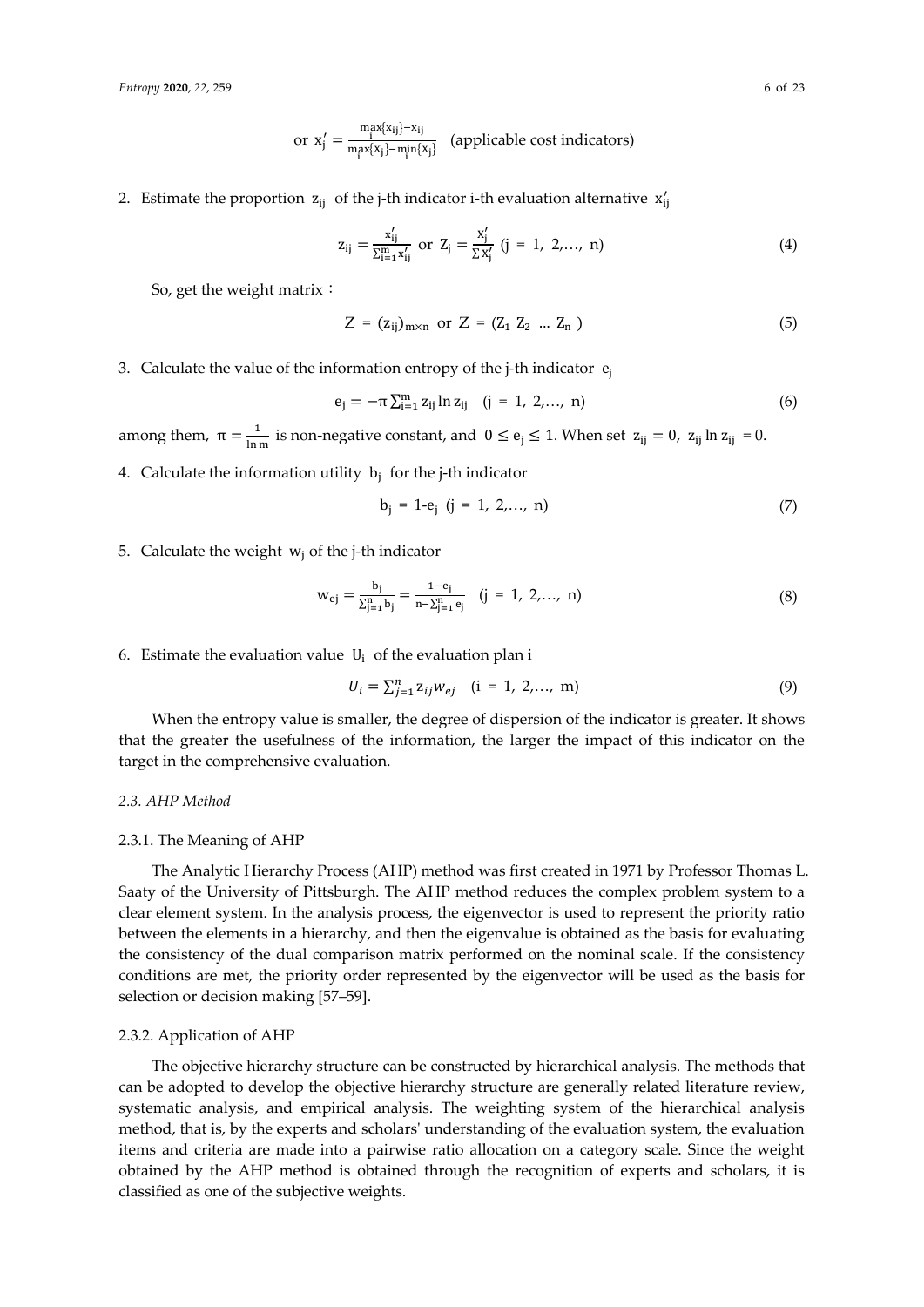In other words, every two factors are compared in pairs and a dual comparison reciprocal matrix is established to obtain the feature vector. This feature vector is the relative weight of each factor and the relative importance in a particular category. Then, the eigenvalues are obtained from the eigenvectors. After the consistency check of the dual matrix, the conformance of this matrix can be accepted. The consistency test can find that in some questionnaires, when the dual comparison is performed, the C factor is less important than the B factor and the B factor is less important than the A factor. Contradictory questionnaires can be tested by a consistency check. Additionally, through the questionnaire, the eigenvector can be used as the basis for evaluating the weight.

# 2.3.3. Steps of AHP Method

The AHP method proceeds as follows:

1. Build a hierarchical structure

Classify the factors involved in the problem and construct a hierarchical structure of the interconnections between the factors. A typical hierarchical structure is shown in Figure 2.



**Figure 2.** Schematic diagram of the hierarchy.

- 2. Calculate the weight of each single-level model
- 3. Calculate the combined weight of each level element

The combined weights of the hierarchical elements can be calculated according to Table 1, obviously  $\sum_{j=1}^n s_j = 1$ .

| R-level<br>Weight | $R_1$   | $R_2$   | $\cdots$ | $R_n$   | S-level element                        |
|-------------------|---------|---------|----------|---------|----------------------------------------|
| S-level           | $r_{1}$ | $r_{2}$ | $\cdots$ | $r_n$   | combination weight                     |
| $S_1$             | $s_1^1$ | $s_1^2$ | $\cdots$ | $s_1^n$ | n<br>$r_i s_1^i$<br>$s_1 =$<br>i=1     |
| $S_2$             | $s_2^1$ | $s_2^2$ | $\cdots$ | $s_2^n$ | n<br>$\rm r_i s_2^i$<br>$s_2 =$<br>i=1 |
|                   |         |         |          |         |                                        |

**Table 1.** Combined weights at each level.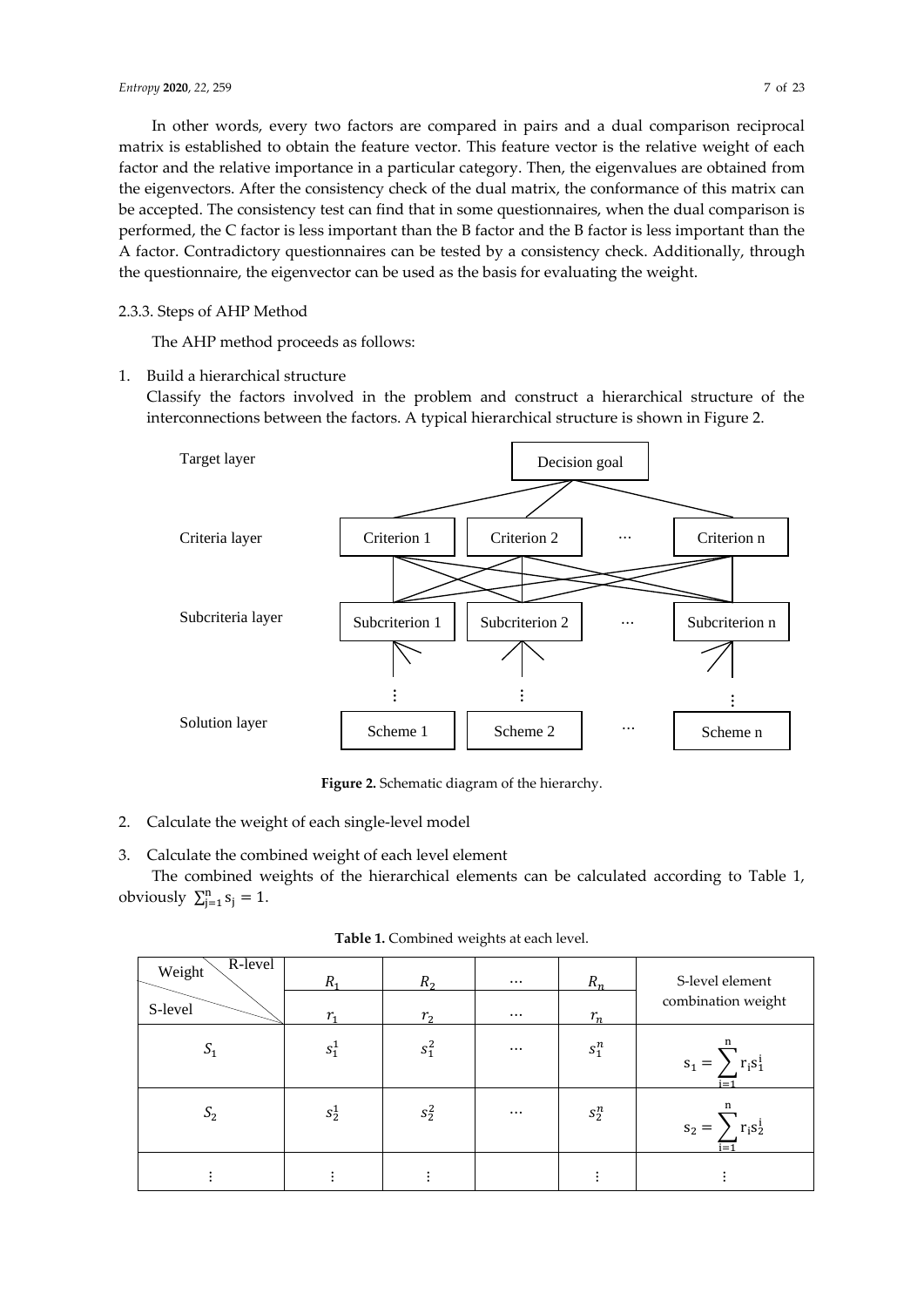|     |                            | A۵          | $\cdots$ | $\mathbf{u}_n$ | S-level element           |
|-----|----------------------------|-------------|----------|----------------|---------------------------|
|     |                            | $r_{\rm o}$ | $\cdots$ | $\sim$         | combination weight        |
| ں ر | $\sim$<br>$\mathfrak{p}_m$ | $s_m^2$     | $\cdots$ | $s_m^n$        | n<br>$r_i s_m$<br>$s_m =$ |

4. Evaluate the overall ranking of the hierarchy and calculate the consistency of the results

There are two main AHP consistency tests: one is the consistency index (CI) test, and the other is the consistency ratio (CR) test.

(1) CI test

CI means ( $\lambda$ max-n) / (n-1) where the closer the value of  $\lambda$ max is to n, the better the consistency and the smaller the CI value.

(2) CR test

CR means CI/RI where RI is a consistency and random index that randomly generates a reciprocal matrix, and is affected by the order. When the order n is larger, the value increases. Saaty (1981) believes that when the value of the consistency ratio (CR) is equal to or less than 0.1, the consistency of this matrix is acceptable.

# *2.4. Combination Weighting Method*

The method of comprehensively considering the subjective weight and the objective weight of the evaluation standard is the combination weighting method. In the "multi-criteria decision" evaluation method, the weight value of the criteria has the ability to affect the evaluation result and has an important influence on the choice of the scheme. The combined weighting method will reduce the possible bias of a single subjective or objective weight on the choice of scheme. Suppose there are n evaluation index items at a certain level or an evaluation facet.

The weights determined by the AHP method and the entropy weight method are  $W_h$  =  $(w_{h1}, w_{h2}, ..., w_{hn})$  and  $W_e = (w_{e1}, w_{e2}, ..., w_{en})$ . The calculation of a combination weight that integrating the subjective weights and objective weights of the n criteria, is expressed as follows:

$$
w_{cj} = \frac{w_{ej} \times w_{hj}}{\sum_{j=1}^{n} w_{ej} \times w_{hj}}, \quad j = 1, 2, ..., n.
$$
 (10)

# *2.5. Weights for Multi-Criteria Decision Making*

In the evaluation method of multi-criteria decision making, the criterion weight often has a great influence on the choice of the scheme. That is, different criterion weights may lead to different evaluation results. Generally speaking, the calculation methods of criterion weights can be divided into the following three categories:

1. Subjective weight:

Weights based on the subjective consciousness of decision makers or experts. In addition to the direct calculation of subjective weights by decision makers, many scholars have developed other methods, such as: (1) the AHP method [60]; (2) the extreme weight approach [61];(3) the weighted least square method [62]; (4) the linear programming techniques for multidimensional analysis of preference (LINMA) method [63].

The timing of applying subjective weights may lie in the evaluation of quantification and qualitative criteria, especially when expert expertise is required.

2. Objective weight:

Weights based on evaluation matrix measurements. The calculation methods of objective weights include: (1) th entropy weight method [28]; (2) the gray relational matrix method [64].

The timing of applying objective weights can only be in the evaluation of quantitative criteria, and the sources of quantitative data should be reliable. This important basic assumption is necessary.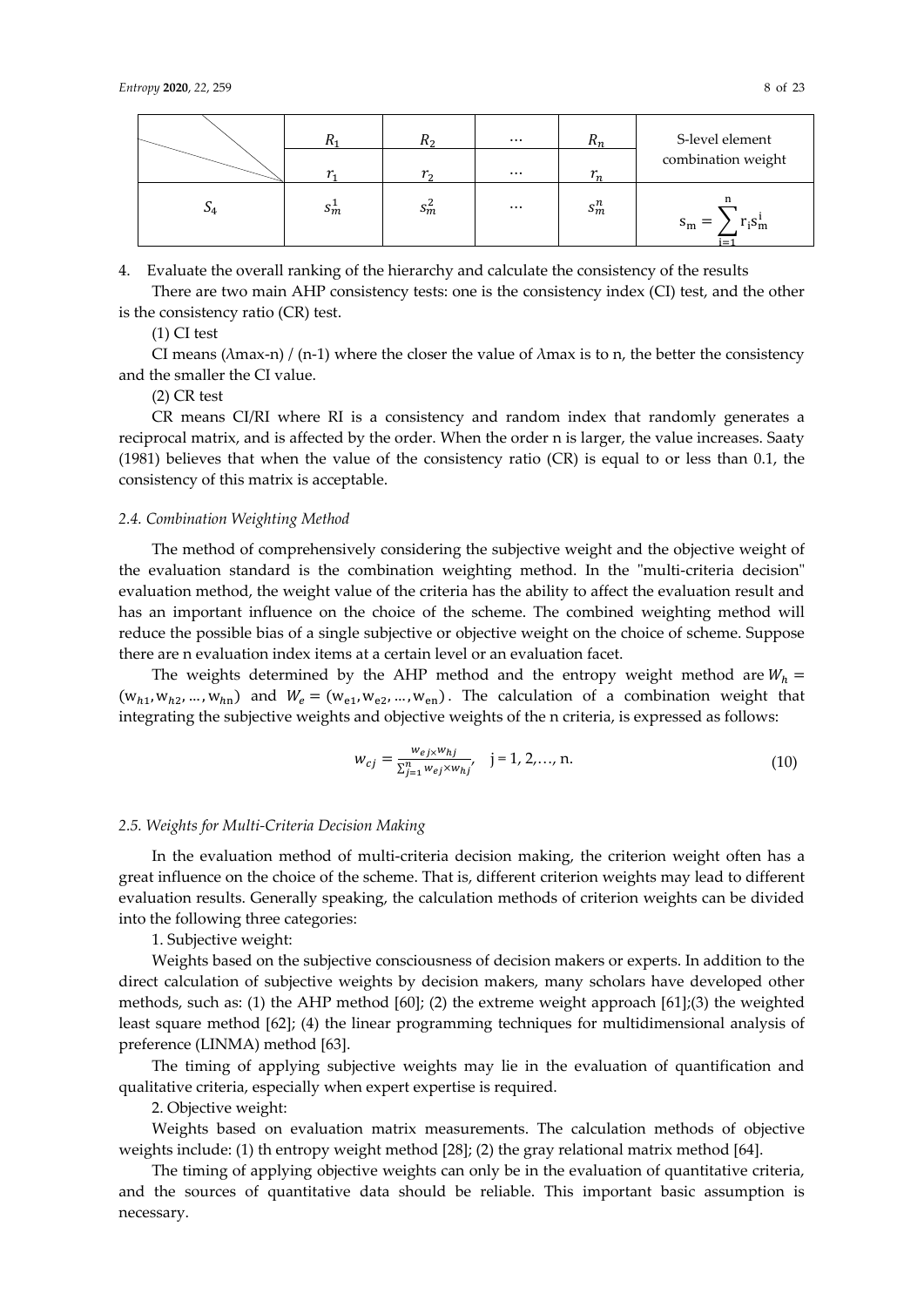3. Eclectic weights:

The weights are calculated based on the combination weighting method. Its purpose is to consider both the subjective weights of the decision makers and the objective weights calculated by the entropy weight method through the measurement of each criterion. And its advantages are [65]:

(1)The difference between subjective and objective weights can be compromised.

- (2)The deviation of the evaluation results can be reduced.
- (3) High reliability of analysis results.

# **3. Construction Steps of Entropy-AHP Weighted TOPSIS**

Let the set of alternatives be expressed as  $A = \{A_1, A_2, ..., A_m\}$ , and the set of criteria be expressed as  $C = \{C_1, C_2, ..., C_n\}$ , the construction process of entropy-AHP weighted TOPSIS method can be shown as follows:

Step 1: Constructing the decision matrix.

In this step, we obtain performance value  $d_{ij}$  and establish the decision matrix  $D = [d_{ij}]_{m \times n}$ . The decision matrix for evaluation can be presented as follows:

$$
C_1 \t C_2 \t ... \t C_n
$$
\n
$$
D = A_2 \t \begin{bmatrix} d_{11} & d_{12} & ... & d_{1n} \\ d_{21} & d_{22} & ... & d_{2n} \\ \vdots & \vdots & \ddots & \vdots \\ d_{m1} & d_{m2} & ... & d_{m1} \end{bmatrix} (111)
$$

The decision matrix D contains n criteria and m alternatives. In addition, C denotes the criterion and A denotes the alternative.

Step 2: Normalizing the decision matrix.

In order to make utility preferences have a consistent unit of measurement, while avoiding extreme values that affect the measurement of similarity distances, statistical normalization methods are used to normalize performance values. A normalized performance value  $(p_{ii})$  is expressed as follows:

$$
p_{ij} = \frac{d_{ij}}{\sum_i d_{ij}}, \qquad \forall i, j
$$
 (12)

Then novel decision matrix can be expressed as follows:

$$
D^* = A_2 \begin{bmatrix} C_1 & C_2 & \dots & C_n \\ p_{11} & p_{12} & \dots & p_{1n} \\ p_{21} & p_{22} & \dots & p_{2n} \\ \vdots & \vdots & \ddots & \vdots \\ p_{m1} & p_{m2} & \dots & p_{mn} \end{bmatrix}
$$
 (13)

Step 3: Calculating the objective weights of criteria using the entropy method.

The value  $(e_j)$  for the information entropy of the j-th criterion can be calculated as follows:

$$
e_j = -\pi \sum_{i=1}^{m} z_{ij} \ln z_{ij} \quad (j = 1, 2, ..., n)
$$
 (14)

where  $z_{ij} = \frac{p_{ij}}{\nabla m}$  $\frac{p_{ij}}{\sum_{i=1}^{m} p_{ij}}$ ,  $\pi = \frac{1}{\ln 1}$  $\frac{1}{\ln m}$  is a non-negative constant, and  $0 \le e_j \le 1$ . Then, calculate the weight wej of the j-th index.

$$
w_{ej} = \frac{1 - e_j}{n - \sum_{j=1}^{n} e_j} \quad (j = 1, 2, ..., n)
$$
 (15)

Step 4: Calculating the weights of criteria using the AHP method. According to the steps of the 2.2.3 AHP method. The AHP weight of each criterion can be obtained as follows:

$$
w_{hj} = (w_{h1}, w_{h2}, ..., w_{hn}) \qquad (j = 1, 2, ..., n)
$$
 (16)

Step 5: Determining the combination weight of each criterion.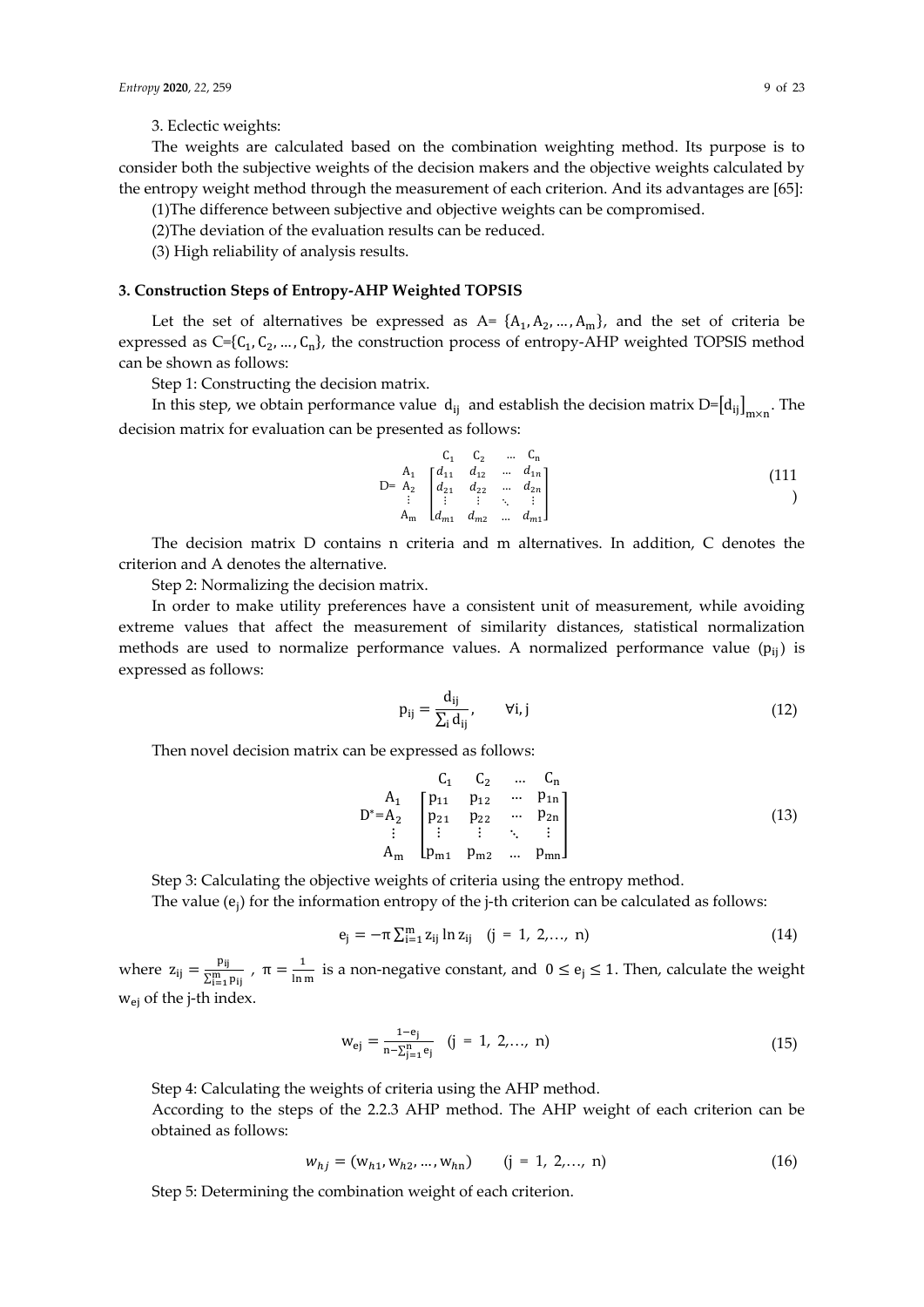According to Equation (15) and (16), the weight of each criterion can be obtained on the basis of the combined weighting method as follows. The weight of each criterion is determined by a combined weighting method.

$$
{}^{i}w_{cj} = \frac{{}^{i}w_{ej} \times {}^{i}w_{hj}}{\sum_{j=1}^{n} {}^{i}w_{ej} \times {}^{i}w_{hj}}, \quad i = 1, 2, ..., m; j = 1, 2, ..., n
$$
 (17)

where  $w_{ej}$  is the objective weight derived from entropy and  $w_{hj}$  is the subjective weight derived from the AHP method.

Step 6: Establishing the entropy-AHP weight of the decision matrix.

The entropy-AHP weight of the decision matrix can be expressed as follows:

$$
w_{cj} = {}^{1}w_{ci} \times {}^{2}w_{cj}, \quad i = 1, 2, ..., m; j = 1, 2, ..., n
$$
 (18)

Step 7: Building the combination weighting normalization decision matrix.

In order to reflect the fact that the greater the weight of the evaluation criterion, the more important its performance value is. The performance value of the criterion must be multiplied by the weight. The combination weighting normalization decision matrix can be expressed as follows:

$$
u = A_2 \begin{bmatrix} C_1 & C_2 & \dots & C_n \\ u_{11} & u_{12} & \dots & u_{1n} \\ u_{21} & u_{22} & \dots & u_{2n} \\ \vdots & \vdots & \vdots & \ddots & \vdots \\ a_m & u_{m1} & u_{m2} & \dots & u_{mn} \end{bmatrix}
$$
 (19)

where  $u_{ij} = w_{cj} \times p_{ij}$ ,  $\forall i, j$  (20)

Step 8: Acquire the solutions of the negative-ideal (NI) and the positive-ideal (PI).

The evaluation criteria of the TOPSIS method can be divided into cost criteria and benefit criteria. Let C be a set of cost criteria and B be a set of benefit criteria.  $A^-$  represents the negative-ideal solution and  $A^+$  is the positive-ideal solution. Then,  $A^+$  and  $A^-$  can be acquired as:

 $\sqrt{2}$ 

$$
A^{+} = (\{ \max_{i} \mu_{ij} \mid j \in B \}, \{ \min_{i} \mu_{ij} \mid j \in C \})
$$
  
\n
$$
= (u_{j}^{+} \mid j = 1, 2, ..., m)
$$
  
\n
$$
A^{-} = (\{ \min_{i} \mu_{ij} \mid j \in B \}, \{ \max_{i} \mu_{ij} \mid j \in C \})
$$
  
\n
$$
= (u_{j}^{-} \mid j = 1, 2, ..., m)
$$
\n(22)

 $\mathbf{r}$ 

Step 9: Measure the distance from NIS (solution of NI) and PIS (solution of PI).

For the purpose of calculating the distance from PIS or NIS to each alternative  $A_i$ . The Euclidean distance is expressed by the following calculation:

$$
S^{+} = \sqrt{\sum_{j=1}^{n} (u_{ij} - u_{ij}^{+})^{2}}
$$
 (23)

$$
S^{-} = \sqrt{\sum_{j=1}^{n} (u_{ij} - u_{ij}^{-})^{2}}
$$
 (24)

Step 10: Calculate the relative proximity of PIS.

The relative proximity of an alternative  $A_i$  to the positive-ideal solution (PIS)  $A^+$  can be expressed as follows: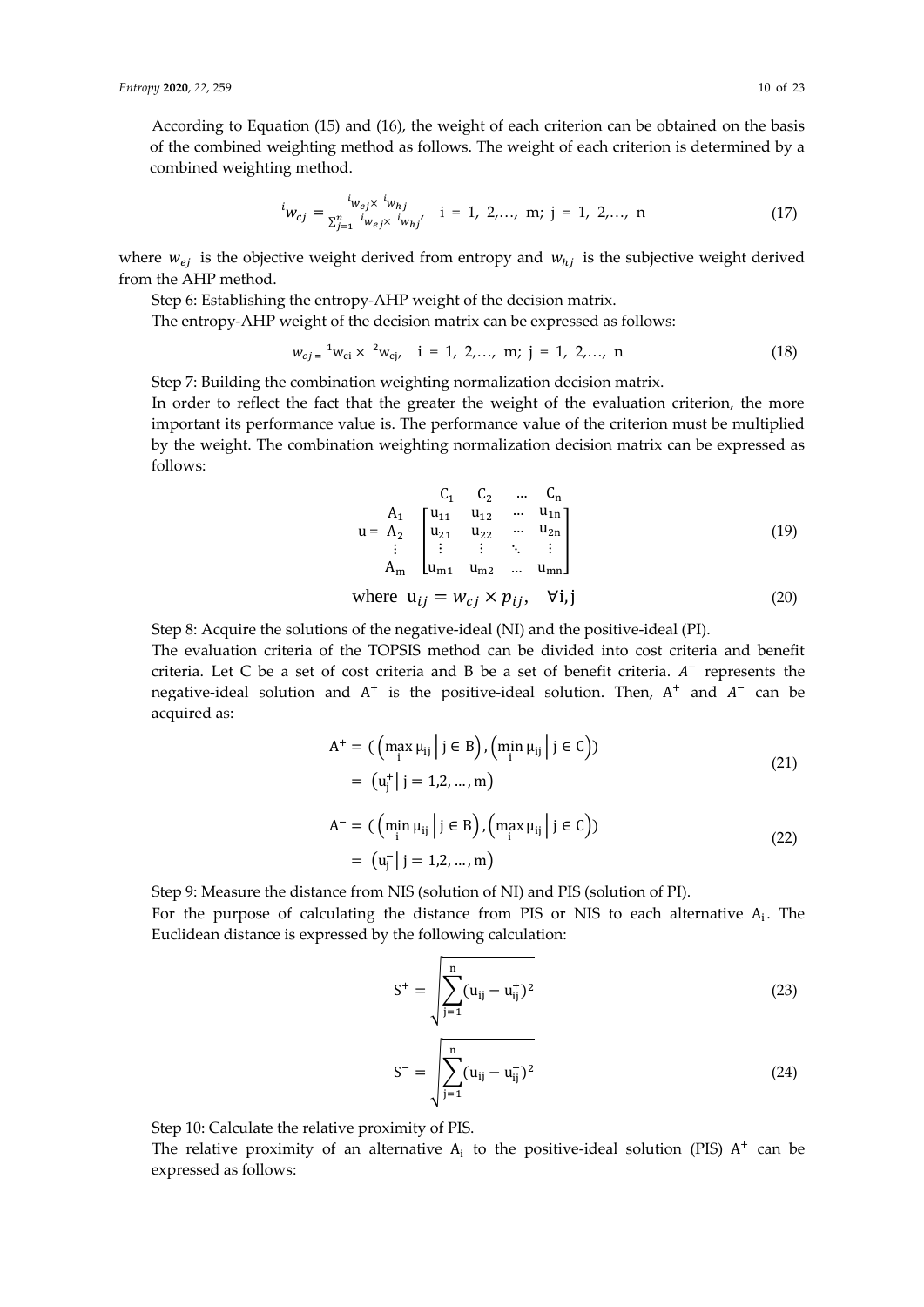$$
\varphi_{i} = \frac{s^{-}}{s^{+} + s^{-}} \text{ , where } 0 \le \varphi_{i} \le 1 \tag{25}
$$

Step 11: Ranking the alternatives.

Alternatives are ranked in descending order of  $\varphi_i$ 's value according to the relative proximity of each alternative. Some alternatives have larger relative proximity values, indicating that they are closer to PIS. Finally, the most suitable choice will be the one with the highest proximity value.

# **4. Numerical Execution Example of Building Material Supplier Selection**

A capital company wants to select the most appropriate supplier as its investment target. Five building material suppliers were selected as alternatives for further evaluation. The numerical input values are quoted or revised by referring to the data of some building material suppliers in Taiwan. To avoid unnecessary commercial disputes, the supplier's names have not been disclosed. Although the supplier name is represented by the codes A1~A5, this representation will not affect the process and results of the novel multi-criteria decision-making model in selecting the appropriate supplier.

The first layer contains 3 facets of product satisfaction, supply innovation capability, and service level. The second layer includes 7 criteria, such as  $C_1$ : the rate of qualified products (%),  $C_2$ : the product price (thousand dollars),  $C_3$ : the rate of product market share (%),  $C_4$ : the supply capacity (kg / time),  $C_5$ : the new product development rate (%),  $C_6$ : the delivery time (days), and  $C_7$ : the delivery on time ratio (%). The analytic hierarchy diagrams of the two levels and the seven criteria are shown in Figure 3.



Figure 3. Hierarchical analysis diagram of this study.

Step 1: Constructing the decision matrix.

A decision matrix is established with five alternatives and seven criteria. The decision matrix was expressed as below:

|  |  | $C_1$ $C_2$ $C_3$ $C_4$ $C_5$ $C_6$ $C_7$<br>$D = \begin{bmatrix} A_1 & A_{12} & \cdots & A_{17} \\ A_2 & A_{22} & \cdots & A_{27} \\ \end{bmatrix} = \begin{bmatrix} A_1 & 0.95 & 36 & 0.19 & 53 & 0.73 & 11 & 0.93 \\ A_2 & 0.98 & 39 & 0.17 & 52 & 0.75 & 13 & 0.89 \\ 0.93 & 33 & 0.21 & 57 & 0.69 & 11 & 0.92 \end{bmatrix}$<br>$A_5$ $\begin{bmatrix} 1 & 1 & 1 \\ d_{51} & d_{52} & \dots & d_{57} \end{bmatrix}$ $\begin{bmatrix} A_4 \\ A_5 \end{bmatrix}$ $\begin{bmatrix} 0.91 & 37 & 0.23 & 56 & 0.77 & 12 & 0.87 \\ 0.92 & 35 & 0.16 & 51 & 0.76 & 10 & 0.86 \end{bmatrix}$ |
|--|--|------------------------------------------------------------------------------------------------------------------------------------------------------------------------------------------------------------------------------------------------------------------------------------------------------------------------------------------------------------------------------------------------------------------------------------------------------------------------------------------------------------------------------------------------------------------------------------------|

where A represents the alternative and C represents the criterion.

Step 2: Normalizing the decision matrix.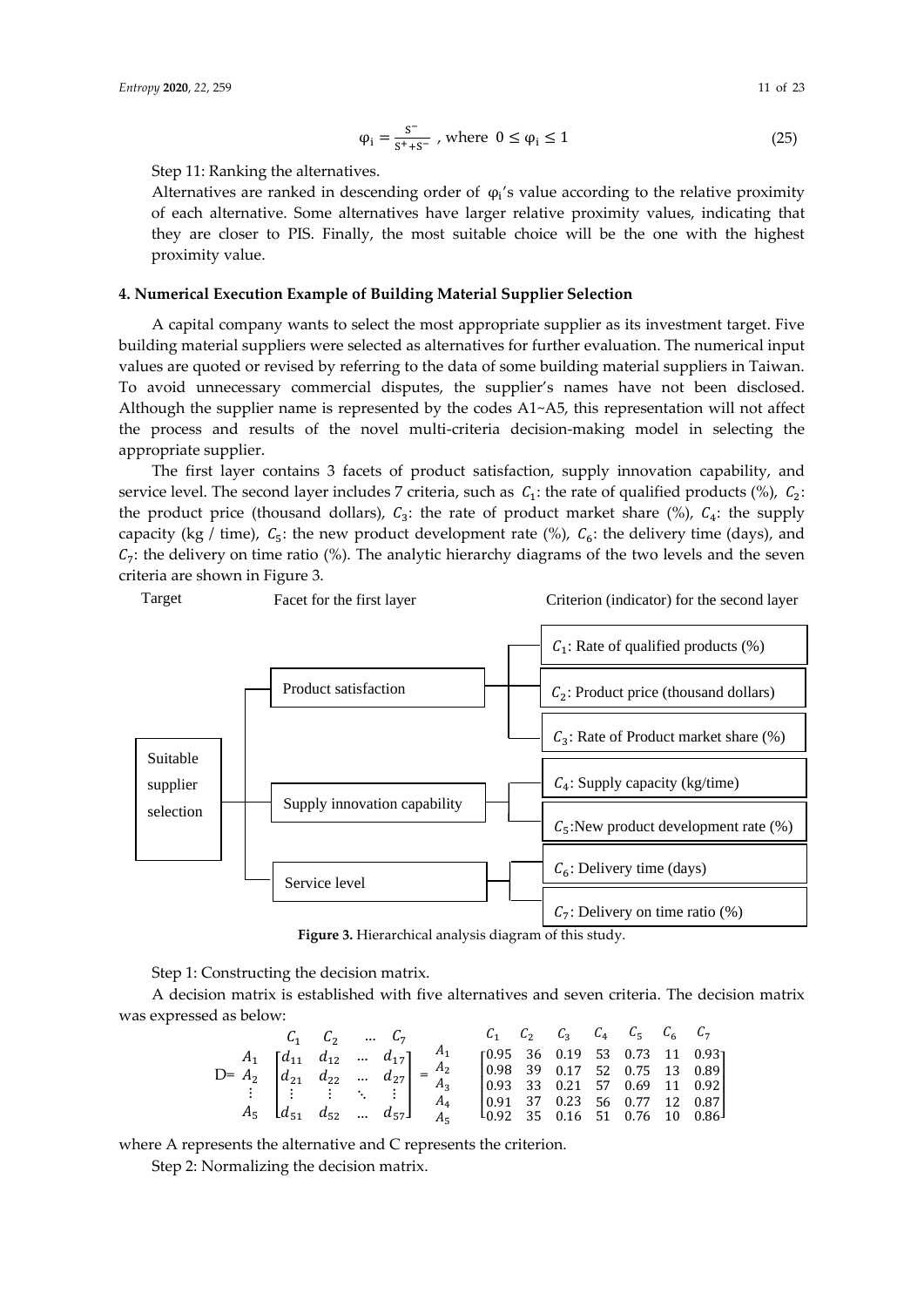In this step, the new decision matrix based on normalized performance by Equation (12)  $p_{ij}$  = dij  $\frac{a_{ij}}{\sum_i d_{ij}}$  and Equtation (13) is as follows:

|  |  |  | $C_1$ $C_2$ $C_7$ $C_1$ $C_2$ $C_3$ $C_4$ $C_5$ $C_6$ $C_7$                                                                                                                                                                                                                                                                                                             |  |  |  |
|--|--|--|-------------------------------------------------------------------------------------------------------------------------------------------------------------------------------------------------------------------------------------------------------------------------------------------------------------------------------------------------------------------------|--|--|--|
|  |  |  |                                                                                                                                                                                                                                                                                                                                                                         |  |  |  |
|  |  |  |                                                                                                                                                                                                                                                                                                                                                                         |  |  |  |
|  |  |  | $D^* = A_2 \begin{bmatrix} p_{11} & p_{12} & \dots & p_{17} \\ p_{21} & p_{22} & \dots & p_{27} \\ \vdots & \vdots & \ddots & \vdots \\ p_{51} & p_{52} & \dots & p_{57} \end{bmatrix} = \begin{bmatrix} A_1 \\ A_2 \\ A_3 \\ A_4 \\ A_5 \end{bmatrix} \begin{bmatrix} 0.2026 & 0.2000 & 0.1979 & 0.1970 & 0.1973 & 0.1930 & 0.2081 \\ 0.2090 & 0.2167 & 0.1771 & 0.19$ |  |  |  |
|  |  |  |                                                                                                                                                                                                                                                                                                                                                                         |  |  |  |

Step 3: Calculating the objective weights of criteria using the entropy method.

According to Figure 3, the analysis group can be divided into 4 categories. Category 1 is "product satisfaction" (3 criteria), Category 2 is "supply innovation capability" (2 criteria), Category 3 is "service level" (2 criteria), and Category 4 is "suitable supplier selection" (7 criteria). This step will use Category 1 as a case to demonstrate the calculation process of its entropy weight.

(1) Initial data matrix normalization.

Based on the decision matrix in Step 1, set 5 alternatives and 3 criteria to form the initial data matrix of the evaluation system of Category 1.

$$
D_{E1} = \begin{array}{ccc} & C_1 & C_2 & C_3 & C_1 & C_2 & C_3 \\ A_1 & d_{11} & d_{12} & d_{13} \\ d_{21} & d_{22} & d_{23} \\ \vdots & \vdots & \vdots & \vdots \\ A_5 & d_{51} & d_{52} & d_{53} \end{array} = \begin{array}{ccc} A_1 & C_1 & C_2 & C_3 \\ A_1 & 0.95 & 36 & 0.19 \\ 0.98 & 39 & 0.17 \\ 0.93 & 33 & 0.21 \\ 0.91 & 37 & 0.23 \\ 0.92 & 35 & 0.16 \end{array}
$$

Because  $c_1$  is a benefit criterion,  $c_1$ 's element normalization applies to Equation (2)  $x'_j =$ x<sub>ij−</sub> min{x<sub>ij</sub>} <u>m<sub>i</sub>n-min(m<sub>i</sub>)</u></sub>. Taking d'<sub>11</sub> as an example, the normalized calculation formula of d'<sub>11</sub> is as follows:<br>m<sub>ax{Xj</sub>}-min{x<sub>j</sub>}</sub> . Taking d'<sub>11</sub> as an example, the normalized calculation formula of d'<sub>11</sub> is as follows:

$$
d'_{11} = \frac{d_{11} - \min\{d_{1j}\}}{\max\{d_{1j}\} - \min\{d_{1j}\}} = \frac{0.95 - 0.91}{0.98 - 0.91} = 0.5714
$$

In the same way, to calculate the normalized values for other elements of the  $D_{E1}$  matrix, we obtain the matrix  $D'_{E1}$  as below:

$$
D'_{E1} = A_2 \begin{bmatrix} d'_{11} & d'_{21} & d'_{31} \\ d'_{12} & d'_{22} & d'_{32} \\ \vdots & \vdots & \vdots & \vdots \\ d'_{15} & d'_{25} & d'_{35} \end{bmatrix} = A_2 \begin{bmatrix} A_1 & C_1 & C_2 & C_3 \\ 0.5714 & 0.5000 & 0.4286 \\ 1.0000 & 0.0000 & 0.1429 \\ 0.2857 & 1.0000 & 0.7143 \\ 0.0000 & 0.3333 & 1.0000 \\ 0.5667 & 0.0000 \end{bmatrix}
$$

(2) Calculate the proportion  $z_{ij}$  of the j-th criterion i-th evaluation object  $x'_{ij}$ .

According Equation (4)  $z_{ij} = \frac{x'_{ij}}{y_i}$  $\frac{m_1}{\sum_{i=1}^{m}x'_{ij}}$  and taking  $z_{11}$  as an example, the proportion calculation formula of  $z_{11}$  is as follows:

$$
z_{11} = \frac{d'_{11}}{\sum_{i=1}^{5} d'_{i1}} = \frac{0.5714}{0.5714 + 1.0000 + 0.2857 + 0.0000 + 0.1429} = 0.2857
$$

In the same way, to calculate the proportion values for other elements of the  $D'_{E_1}$  matrix, we obtain the matrix Z as below:

$$
Z = \begin{bmatrix} & C_1 & C_2 & C_3 & C_1 & C_2 & C_3 \\ & Z_{11} & Z_{21} & Z_{31} \\ & Z_{12} & Z_{22} & Z_{32} \\ \vdots & \vdots & \vdots & \vdots \\ & Z_{15} & Z_{25} & Z_{35} \end{bmatrix} = \begin{bmatrix} A_1 & C_1 & C_2 & C_3 \\ A_2 & 0.2857 & 0.2000 & 0.1875 \\ 0.5000 & 0.0000 & 0.0625 \\ A_3 & 0.1429 & 0.4000 & 0.3125 \\ A_4 & 0.0000 & 0.1333 & 0.4375 \\ 0.0714 & 0.2667 & 0.0000 \end{bmatrix}
$$

(3) Calculate the value of the information entropy of the j-th criterion  $e_j$ .

According Equation (6),  $e_j = -\frac{1}{\ln n}$  $\frac{1}{\ln m} \sum_{i=1}^{m} z_{ij} \ln z_{ij}$ , taking  $e_1$  as an example, the proportion calculation formula of  $e_1$  is as follows: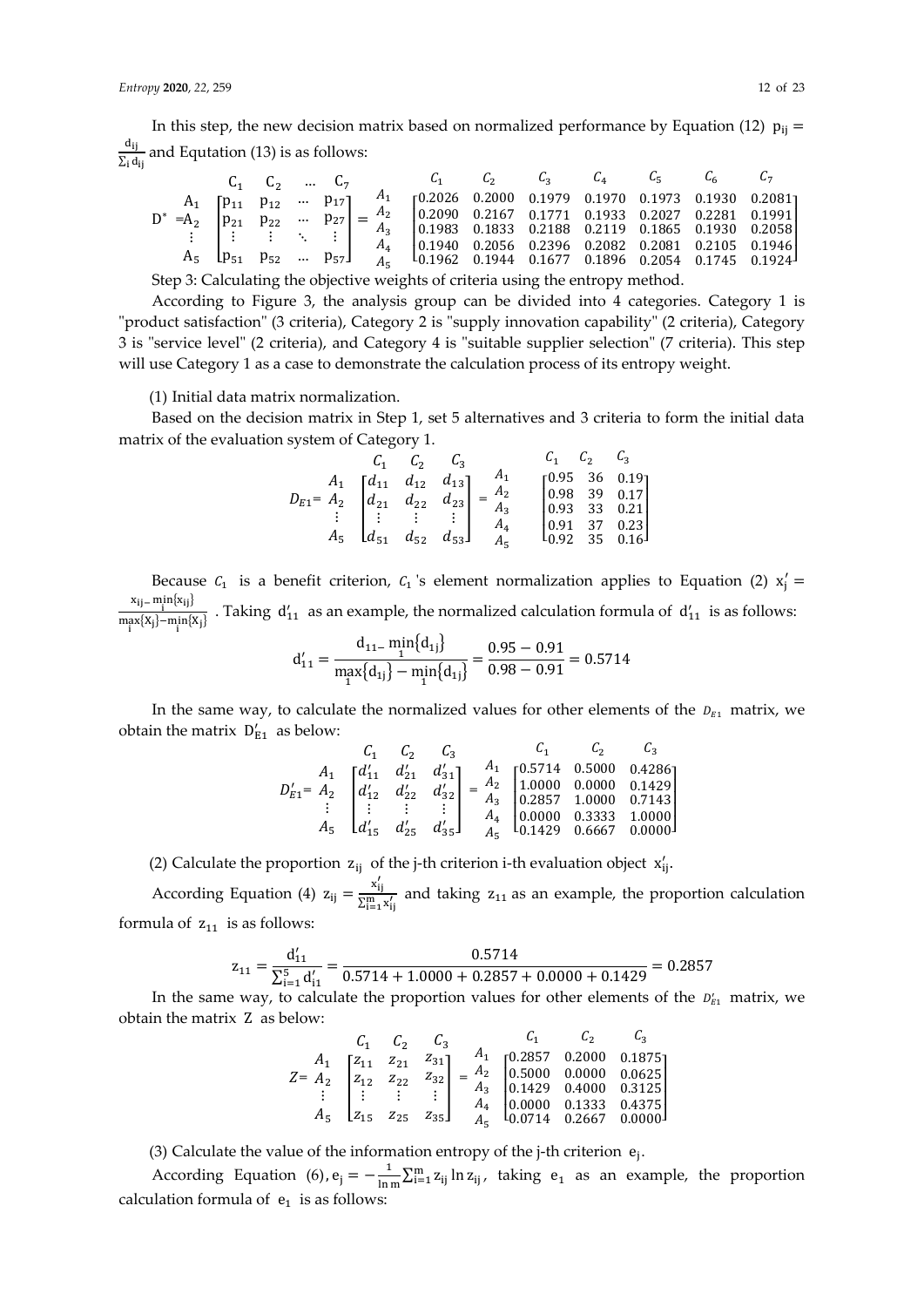$$
e_1 = -\frac{1}{\ln 5} \sum_{i=1}^{5} z_{i1} \ln z_{i1} = -\frac{1}{\ln 5} (0.2857 \times \ln 0.2857 + 0.5000 \times \ln 0.5000 + 0.1429 \times \ln 0.1429
$$

 $+0.0000 \times \ln 0.0000 + 0.0714 \times \ln 0.0714) = 0.7276$ 

In the same calculation, we can obtain  $e_2 = 0.8137$  and  $e_3 = 0.7533$ .

(4) Calculate the information utility  $b_j$  for the j-th criterion.

According Equation (7)  $b_j = 1-e_j$ , the information utility  $b_j$  for the j-th criterion can be calculated as follows:

$$
b_1 = 1 - e_1 = 1 - 0.7276 = 0.2724
$$
;  $b_2 = 1 - e_2 = 1 - 0.8137 = 0.1863$ ;  $b_3 = 1 - e_3 = 1 - 0.7533 = 0.2467$ 

(5) Calculate the entropy weight  $w_i$  of the j-th criterion.

According Equation (8)  $w_{ej} = \frac{b_j}{r^n}$  $\frac{p_j}{\sum_{j=1}^{n}b_j}$ , the entropy weight w<sub>j</sub> of the j-th criterion can be calculated as follows:

$$
w_{e1} = \frac{b_1}{\sum_{j=1}^3 b_j} = \frac{0.2724}{0.2724 + 0.1863 + 0.2467} = 0.3862
$$
  

$$
w_{e2} = \frac{b_2}{\sum_{j=1}^3 b_j} = \frac{0.1863}{0.2724 + 0.1863 + 0.2467} = 0.2641
$$
  

$$
w_{e3} = \frac{b_3}{\sum_{j=1}^3 b_j} = \frac{0.2647}{0.2724 + 0.1863 + 0.2467} = 0.3497
$$

Following the same process, the entropy weights of the other three categories can also be calculated. So, the weights of the criterion and facet for evaluating building material supplier selection with the entropy method are expressed in Table 2.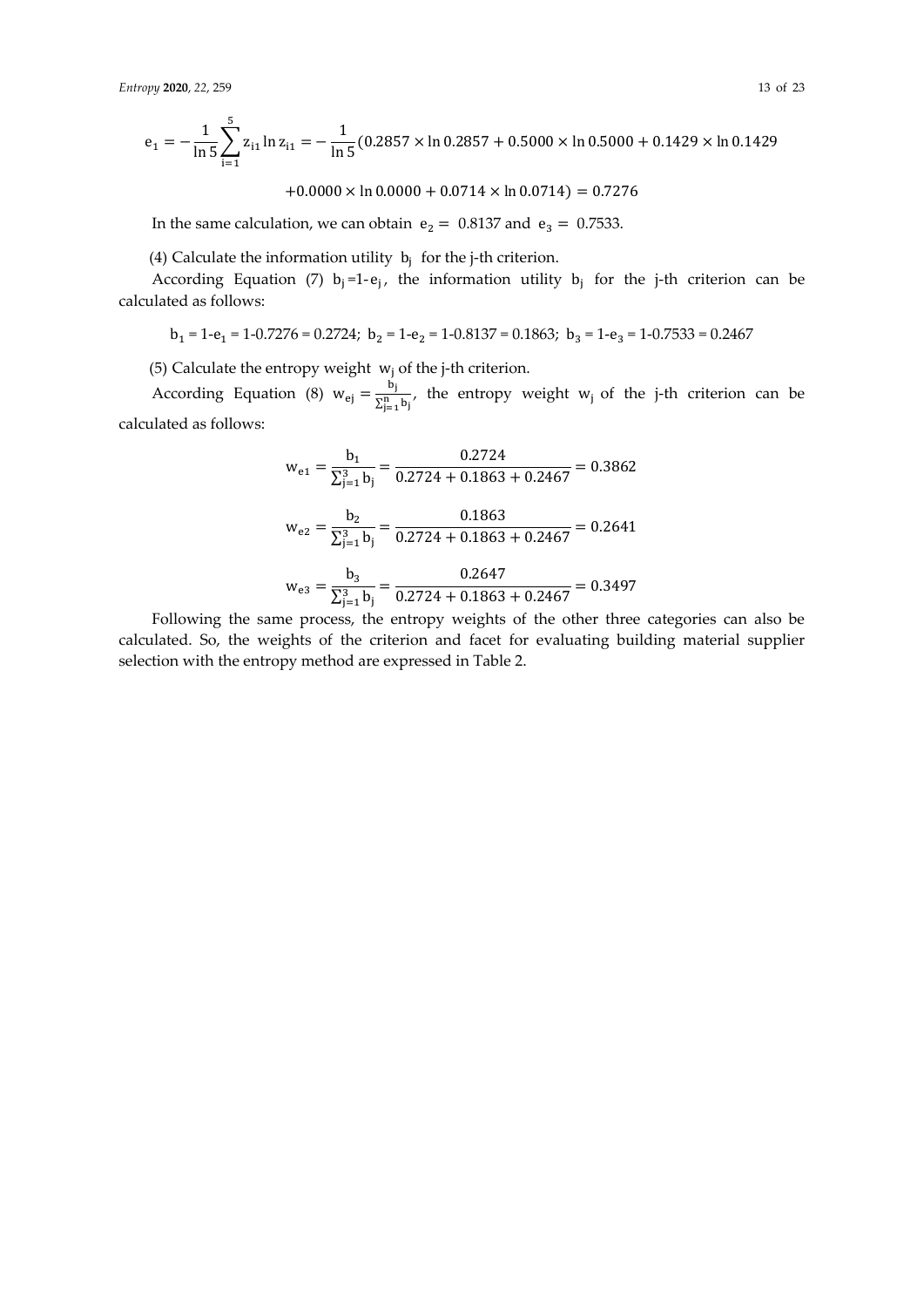|            | Main<br>target       | <b>Facet</b> for<br>the first<br>layer | Facet<br>weight<br>$\binom{1}{w_{ei}}$ | Criterion (indicator) for<br>the second layer           | Dimensio<br>$\mathbf n$ | Indicat<br>or<br>weight<br>$\binom{2}{w_{ej}}$ | <b>Total</b><br>weight<br>$(w_{ej} = {^{1}w_{ei}})$<br>$\times$ <sup>2</sup> $w_{ej}$ ) |            |
|------------|----------------------|----------------------------------------|----------------------------------------|---------------------------------------------------------|-------------------------|------------------------------------------------|-----------------------------------------------------------------------------------------|------------|
|            | Suitable<br>supplier | Product<br>satisfaction<br>(A)         | 0.4426                                 | A1.Rate of qualified<br>products                        | positive                | 0.3862                                         | 0.1709                                                                                  |            |
|            | selection            |                                        |                                        | A2.Product price<br>(thousand dollars)                  | negative                | 0.2641                                         | 0.1169                                                                                  |            |
|            |                      |                                        |                                        | A3. Rate of Product<br>market share                     | positive                | 0.3497                                         | 0.1548                                                                                  | Category 1 |
| Cagegory 4 |                      |                                        |                                        | Subtotal                                                |                         | 1                                              |                                                                                         |            |
|            |                      | Supply<br>innovation<br>capability     | 0.2592                                 | B1.Supply capacity (kg /<br>time)                       | positive                | 0.4658                                         | 0.1207                                                                                  |            |
|            |                      | (B)                                    |                                        | <b>B2.New product</b><br>development rate (%)           | positive                | 0.5342                                         | 0.1385                                                                                  | Category 2 |
|            |                      |                                        |                                        | Subtotal                                                |                         | 1                                              |                                                                                         |            |
|            |                      | Service                                | 0.2982                                 | C1. Delivery time (days)                                | negative                | 0.4168                                         | 0.1243                                                                                  |            |
|            |                      | level<br>(C)                           |                                        | C2.Delivery on time ratio<br>$\left(\frac{0}{0}\right)$ | positive                | 0.5832                                         | 0.1739                                                                                  | Category 3 |
|            |                      |                                        |                                        | Subtotal                                                |                         |                                                |                                                                                         |            |

**Table 2.** Weights of various facets and criteria for building material supplier selection evaluated with the entropy method.

The entropy weight  $\left( \begin{smallmatrix} 1\ w_{\rm ei} \end{smallmatrix} \right)$  of the facet can be obtained as follows:

 $^1w_{ei} = (^1w_{e1}, ^1w_{e2}, ^1w_{e3}) = (0.4426, 0.2592, 0.2982)$ 

The entropy weight  $\left( \begin{smallmatrix} 2\wedge c \end{smallmatrix} \right)$ of the criterion can be obtained as follows:

 $e^2w_{ej} = (e^2w_{e1}, e^2w_{e2}, \dots, e^2w_{e7}) = (0.3862, 0.2641, 0.3497, 0.4658, 0.5342, 0.4168, 0.5832)$ 

Step 4: Calculating the weight of each criterion using the AHP method.

Assuming that some decision makers and experts follow the steps of the 2.2.3 AHP method, the weights and indicators for evaluating various aspects of building material supplier selection with the AHP method are listed in Table 3.

**Table 3.** Weights of various facets and the criterion of building material supplier selection evaluated with the [analytic hierarchy process](https://en.wikipedia.org/wiki/Analytic_hierarchy_process) (AHP) method.

| Main<br>target       | <b>Facet for</b><br>the first<br>layer | Facet<br>weight<br>$\mathbf{u}_{\text{hi}}$ | Criterion (indicator) for<br>the second layer | Dimension | Indicat<br>or<br>weight<br>$^{2}w_{\text{hi}})$ | Total<br>weight<br>$(w_{hj} = {}^{1}w_{hi})$<br>$^{2}w_{hi}$ )<br>$\times$ |
|----------------------|----------------------------------------|---------------------------------------------|-----------------------------------------------|-----------|-------------------------------------------------|----------------------------------------------------------------------------|
| Suitable<br>supplier | Product<br>satisfaction                | 0.3916                                      | A1. Rate of qualified<br>products             | positive  | 0.4125                                          | 0.1615                                                                     |
| selection            | (A)                                    |                                             | A2. Product price<br>(thousand dollars)       | negative  | 0.3759                                          | 0.1472                                                                     |
|                      |                                        |                                             | A3. Rate of Product                           | positive  | 0.2116                                          | 0.0829                                                                     |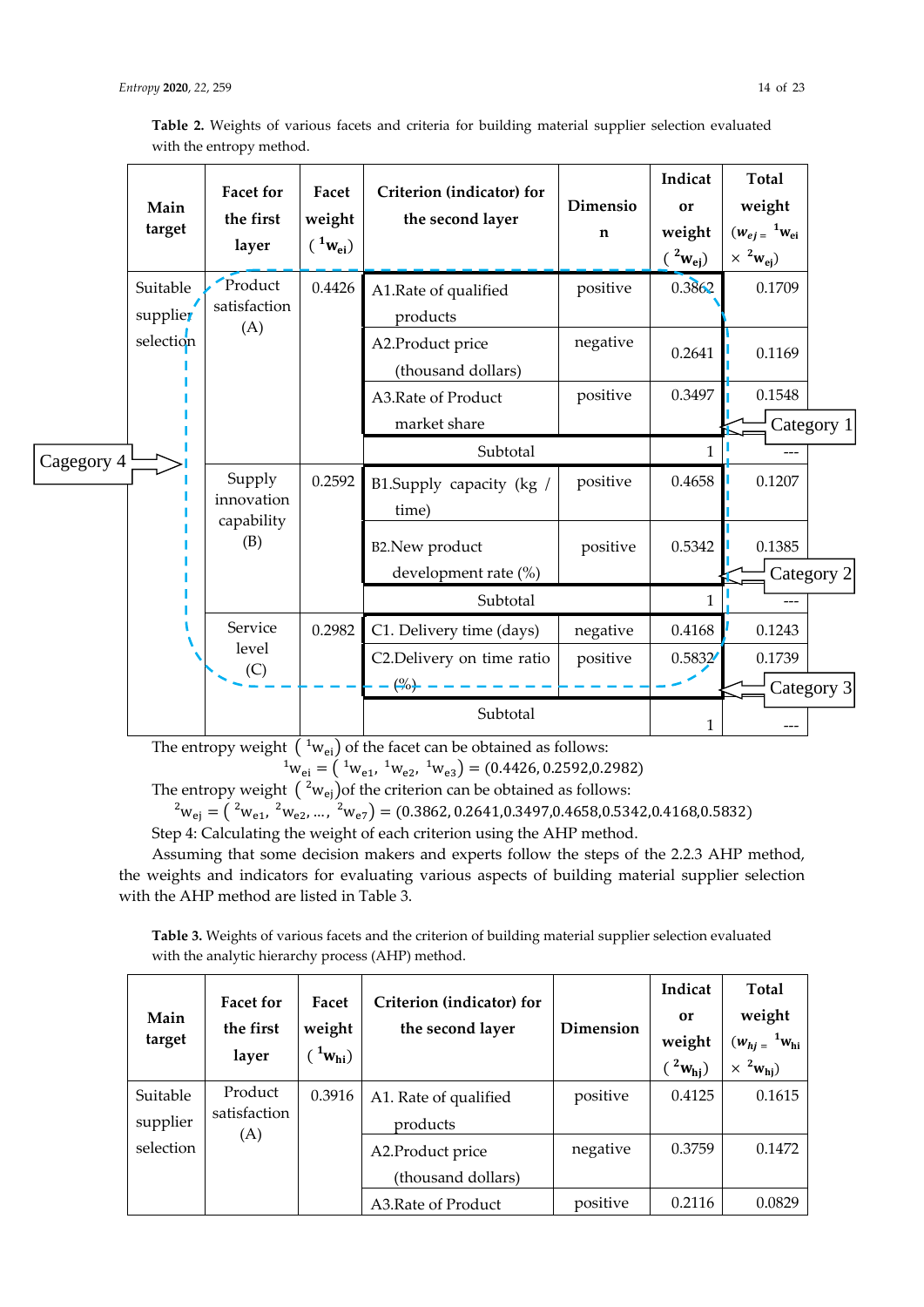| Main<br>target | <b>Facet</b> for<br>the first<br>layer | Facet<br>weight<br>$\binom{1}{w_{\text{hi}}}$ | Criterion (indicator) for<br>the second layer    | <b>Dimension</b> | Indicat<br>or<br>weight<br>$({}^{2}w_{hj})$ | Total<br>weight<br>$(w_{hj} = {}^{1}w_{hi})$<br>$\times$ <sup>2</sup> $w_{hj}$ ) |
|----------------|----------------------------------------|-----------------------------------------------|--------------------------------------------------|------------------|---------------------------------------------|----------------------------------------------------------------------------------|
|                |                                        |                                               | market share                                     |                  |                                             |                                                                                  |
|                |                                        |                                               | Subtotal                                         | 1                |                                             |                                                                                  |
|                | Supply<br>innovation                   | 0.2815                                        | B1.Supply capacity (kg /<br>time)                | positive         | 0.5293                                      | 0.1490                                                                           |
|                | capability<br>(B)                      |                                               | <b>B2.New product</b><br>development rate $(\%)$ | positive         | 0.4707                                      | 0.1325                                                                           |
|                |                                        |                                               | Subtotal                                         | 1                |                                             |                                                                                  |
|                | Service                                | 0.3269                                        | C1. Delivery time (days)                         | negative         | 0.3917                                      | 0.1280                                                                           |
| level<br>(C)   |                                        |                                               | C2. Delivery on time<br>ratio $(\%)$             | positive         | 0.6083                                      | 0.1989                                                                           |
|                |                                        |                                               | Subtotal                                         |                  | 1                                           |                                                                                  |

The AHP weight  $({}^{1}w_{hi})$  of the facet in the first layer can be obtained as follows:  $({}^{1}w_{hi}) = ({}^{1}w_{h1}, {}^{1}w_{h2}, {}^{1}w_{h3}) = (0.3916, 0.2815, 0.3269)$ 

The AHP weights  $({}^{2}w_{hj})$  of criteria in second layer can be obtained as below:

 $^{2}w_{\text{hj}} = (^{2}w_{\text{h1}}^{2}$ ,  $^{2}w_{\text{h2}}^{2}$ , ...,  $^{2}w_{\text{h7}}^{2} = (0.4125, 0.3759, 0.2116, 0.5293, 0.4707, 0.3917, 0.6083)$ 

Step 5: Determining the combination weights of the criteria.

According to the Equation (17)  $w_{cj} = \frac{w_{ej} \times w_{hj}}{S^n - w_{fj} \times w_{hj}}$  $\frac{m e_j x m n_j}{\sum_{j=1}^n w_{ej} x w_{hj}}$ , where  $w_{ej}$  is the objective weight calculated by entropy and  $w_{hj}$  is the subjective weight derived from the AHP method, then the combination weight ( $^1w_{ci}$  and  $^2w_{ci}$ ) of each criterion can be obtained by using the combination weighting method, as expressed in Table 4 and Table 5.

**Table 4.** Facet weights of building material supplier selection evaluated with the combination weighting method.

| Weight item                                                                  | <b>Product satisfaction</b><br>(A) | Supply innovation<br>capability (B) | Service level (C) |
|------------------------------------------------------------------------------|------------------------------------|-------------------------------------|-------------------|
| Entropy weight $({}^{1}w_{ei})$                                              | 0.4426                             | 0.2592                              | 0.2982            |
| AHP weight $({}^{1}w_{hi})$                                                  | 0.3916                             | 0.2815                              | 0.3269            |
| Combination weight                                                           |                                    |                                     |                   |
| $v_{\rm ei} \times v_{\rm hi}$<br>$V_{\rm ci} =$<br>$1w_{ei} \times 1w_{hi}$ | 0.5042                             | 0.2122                              | 0.2836            |

The combination weight  $({}^{1}w_{ci})$  of the facet in first layer can be obtained as follows:

 $\binom{1}{w_{ci}} = \binom{1}{w_{c1}} \cdot \binom{1}{w_{c2}} \cdot \binom{1}{w_{c3}} = (0.5042, 0.2122, 0.2836)$ 

**Table 5.** Criterion weights of building material supplier selection evaluated by the combination weighting method.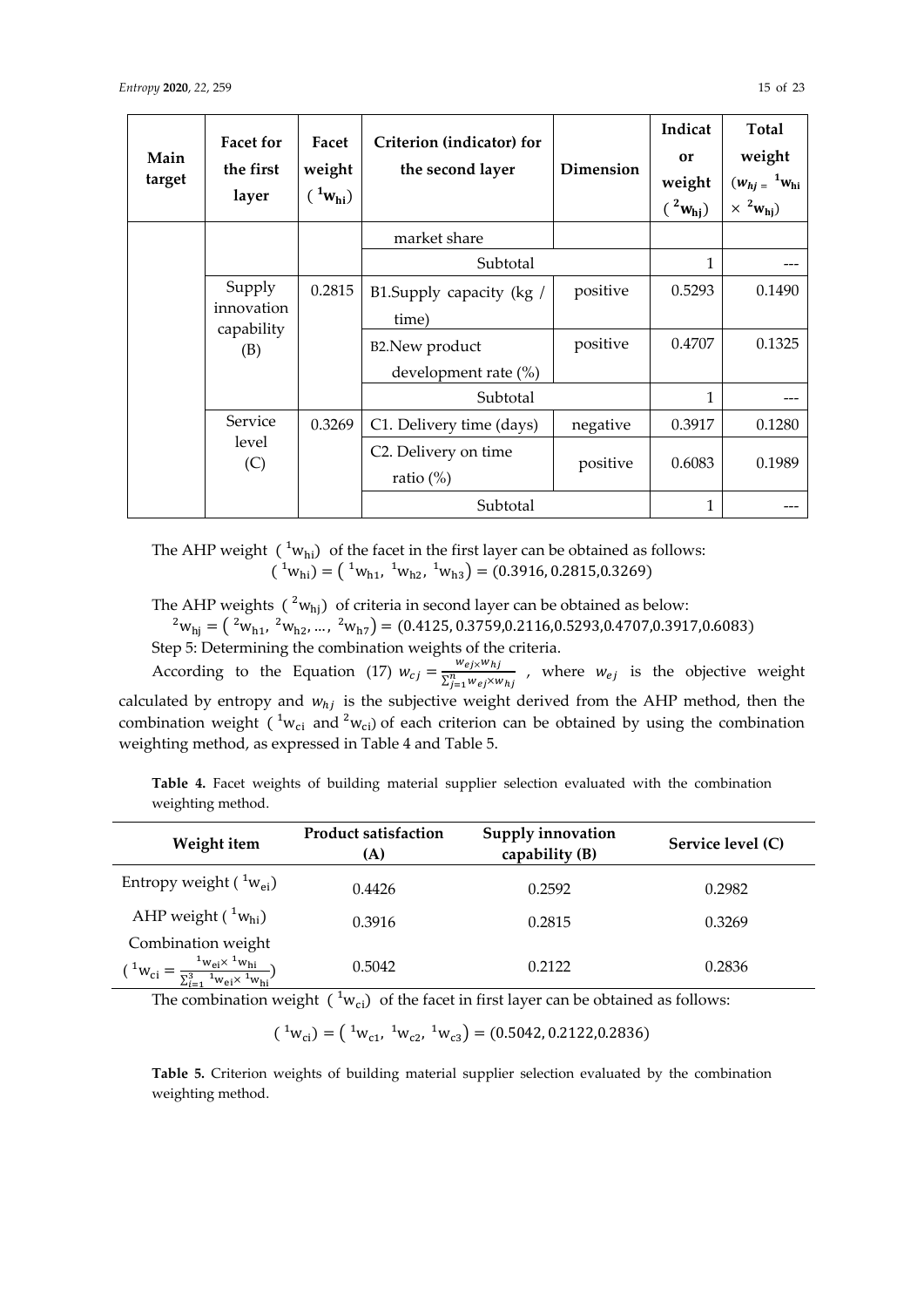| Weight item                                                                                    | Rate of<br>qualified<br>products | Product<br>price<br>(thousan<br>d | Rate of<br>Product<br>market<br>share | Supply<br>capacity<br>(kg/ time) | <b>New</b><br>product<br>develop<br>ment | <b>Delivery</b><br>time<br>(days) | <b>Delivery</b><br>on time<br>ratio $(\%)$ |
|------------------------------------------------------------------------------------------------|----------------------------------|-----------------------------------|---------------------------------------|----------------------------------|------------------------------------------|-----------------------------------|--------------------------------------------|
|                                                                                                | (A1)                             | dollars)<br>(A2)                  | (A3)                                  | (B1)                             | rate $\left(\%\right)$<br>(B2)           | (C1)                              | (C2)                                       |
| Entropy weight $({}^{2}w_{ei})$                                                                | 0.3862                           | 0.2641                            | 0.3497                                | 0.4658                           | 0.5342                                   | 0.4168                            | 0.5832                                     |
| AHP weight $({}^{2}w_{hi})$                                                                    | 0.4125                           | 0.3759                            | 0.2116                                | 0.5293                           | 0.4707                                   | 0.3917                            | 0.6083                                     |
| Combination weight                                                                             |                                  |                                   |                                       |                                  |                                          |                                   |                                            |
| $v_{\rm ej} \times v_{\rm hj}$<br>$2w_{ci}$<br>$\overline{\Sigma_{j=1}^7}$<br>$2w_{ej} \times$ | 0.4789                           | 0.2985                            | 0.2225                                | 0.4951                           | 0.5049                                   | 0.3152                            | 0.6848                                     |

The combination weights  $({}^{2}w_{cj})$  of criteria in second layer can be obtained as below:

 $e^{2}w_{cj} = (e^{2}w_{c1}, e^{2}w_{c2}, ..., e^{2}w_{c7}) = (0.4789, 0.2985, 0.2225, 0.4951, 0.5049, 0.3152, 0.6848)$ 

Step 6: Establishing the entropy-AHP weight of the decision matrix.

Based on Tables 4 and 5, and by Equation (18),  $w_{cj} = {^{1}w_{ci}} \times {^{2}w_{cj}}$  , Table 6 showed the entropy-AHP weight  $(w_{ci})$  of the decision matrix.

| Main<br>target       | <b>Facet</b> for<br>the first<br>layer              | Facet<br>weight<br>$\binom{1}{w_{ci}}$ | Criterion (indicator)<br>for the second layer       | <b>Dimensio</b><br>$\mathbf n$ | Indicator<br>weight<br>$\binom{2}{w_{cj}}$ | <b>Total weight</b><br>(Entropy-AHP<br>$W_{cj} = {^{1}W_{ci}} \times {^{2}W_{cj}}$ |
|----------------------|-----------------------------------------------------|----------------------------------------|-----------------------------------------------------|--------------------------------|--------------------------------------------|------------------------------------------------------------------------------------|
| Suitable<br>supplier | Product<br>satisfaction<br>(A)                      | 0.5042                                 | A1.Rate of qualified<br>products                    | positive                       | 0.4790                                     | 0.2415                                                                             |
| selection            |                                                     |                                        | A2.Product price<br>(thousand dollars)              | negative                       | 0.2985                                     | 0.1505                                                                             |
|                      |                                                     |                                        | Product<br>A3.Rate<br>of<br>market share            | positive                       | 0.2225                                     | 0.1122                                                                             |
|                      |                                                     |                                        | Subtotal                                            | 1                              |                                            |                                                                                    |
|                      | Supply<br>0.2122<br>innovation<br>capability<br>(B) |                                        | B1.Supply capacity (kg<br>$/$ time)                 | positive                       | 0.4951                                     | 0.1051                                                                             |
|                      |                                                     |                                        | <b>B2.New product</b><br>development rate<br>$(\%)$ | positive                       | 0.5049                                     | 0.1071                                                                             |
|                      |                                                     |                                        | Subtotal                                            |                                | 1                                          |                                                                                    |
|                      | Service<br>level<br>$^{\circledR}$                  | 0.2836                                 | C1. Delivery time<br>(days)                         | negative                       | 0.3152                                     | 0.0894                                                                             |
|                      |                                                     |                                        | C2. Delivery on time<br>ratio $(\%)$                | positive                       | 0.6848                                     | 0.1942                                                                             |
|                      |                                                     |                                        | Subtotal                                            |                                | 1                                          |                                                                                    |

**Table 6.** The entropy-AHP weight ( $w_{ci}$ ) calculated by the combination weighting method.

We can obtain the entropy-AHP weight  $(w_{ci})$  of each criterion using the equation listed below:  $w_{cj} = (w_{c1}, w_{c2}, ..., w_{c7}) = (0.2415, 0.1505, 0.1122, 0.1051, 0.1071, 0.0894, 0.1942)$ 

Step 7: Building the combination weighting normalization decision matrix.

The combination weighting normalization decision matrix using Equation (19) and Equation (20),  $u_{ij} = w_{cj} \times p_{ij}$ , can be expressed as follows: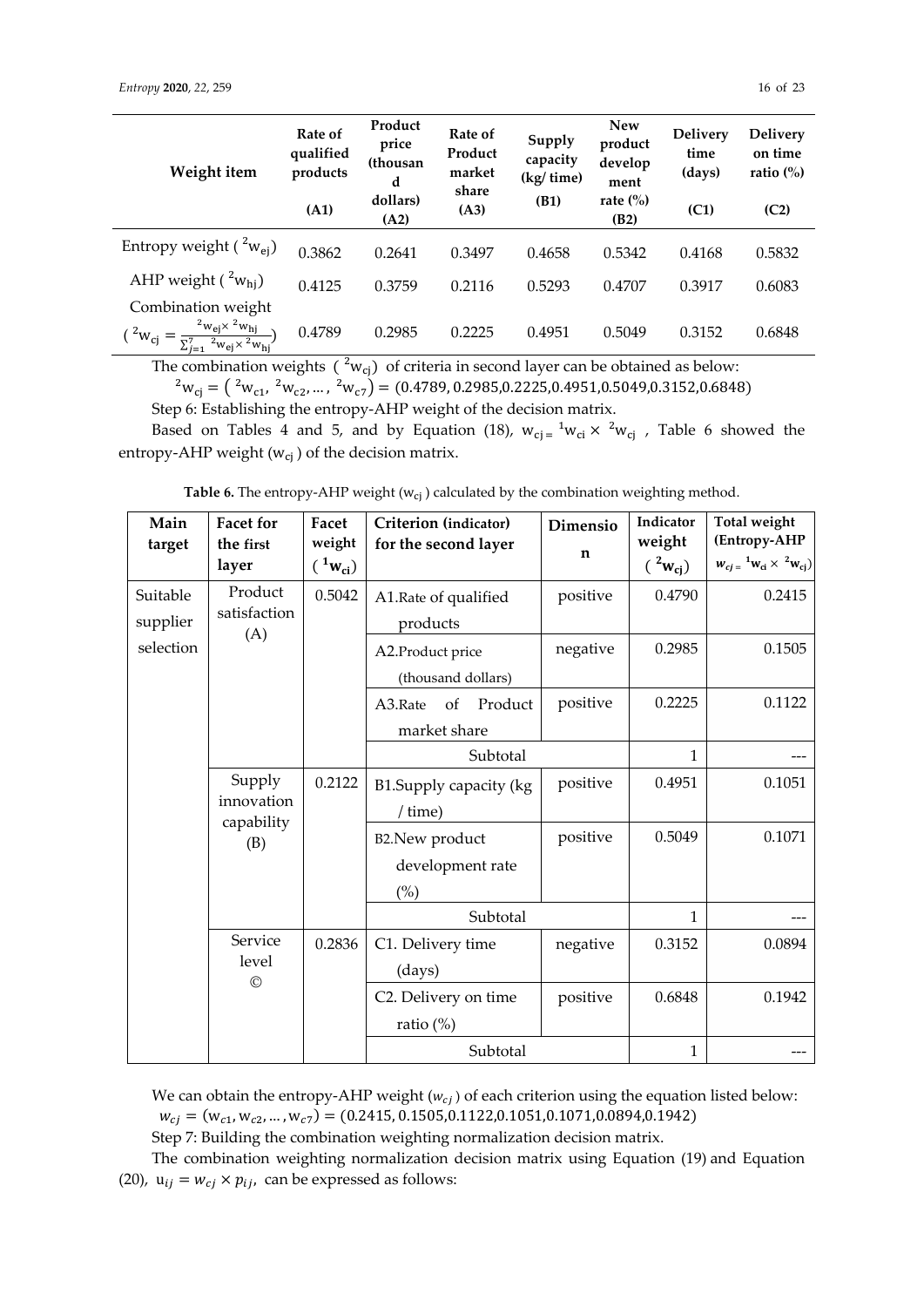Step 8: Acquire the solutions of the positive-ideal (PI) and the negative-ideal (NI).

The 7 criteria are classified as benefit criteria or cost criteria. "Rate of qualified products", "Rate of Product market share", "Supply capacity (kg/time)", "New product development rate (%)", and "Delivery on time ratio (%)" are benefit criteria  $B = \{C_1, C_3, C_4, C_5, C_7\}$ , however, "Product price (thousand dollars)" and "Delivery time (days)" are cost criteria  $C = \{C_2, C_6\}$ . Then, we get the positive ideal (PI) and negative ideal (NI) solutions as follows:

 $A^+ = \{0.0505, 0.0224, 0.0361, 0.0223, 0.0223, 0.0157, 0.0404\}$ 

$$
A^- = \{0.0468, 0.0326, 0.0251, 0.0199, 0.0200, 0.0204, 0.0374\}
$$

Step 9: Measure the Euclidean distance from PI solution (PIS) and NI solution (NIS).

Based on the normalized Euclidean distance, distance measurement of both positive and negative solutions for each alternative by Equation (23)  $S^+ = \sqrt{\sum_{j=1}^n (u_{ij} - u_{ij}^+)^2}$  and Equation (24)  $S^{-} = \sqrt{\sum_{j=1}^{n} (u_{ij} - u_{ij}^{-})^2}$  are given in Tables 7 and 8.

**Table 7.** Euclidean distance measures from the positive-ideal solution (PIS).

| <b>Alternatives</b> | л    | -<br>$\overline{\phantom{a}}$<br>- | $\sim$<br>$\overline{\phantom{a}}$<br>. . | ŦИ     | $\overline{ }$<br>- 1 |
|---------------------|------|------------------------------------|-------------------------------------------|--------|-----------------------|
| $\sim$ $+$          | 0069 | .0149                              | 0.0071<br>                                | 0.0101 | 0120<br>J.UL38        |

**Table 8.** Euclidean distance measures from the negative-ideal solution (NIS).

| lternatives | $\mathbf{a}$        | n.    | . .   | ŦИ                  | $\mathbf{u}$<br>$-1$ |
|-------------|---------------------|-------|-------|---------------------|----------------------|
| $\sim$      | በ በ123<br>0. U 14 U | .0045 | ,0105 | $\Omega$<br>1.UI 16 | 0.0061               |

Step 10: Calculate the Relative Proximity of PIS.

Relative proximity of an alternative  $A_i$  with regard to the positive-ideal solution (PIS) by Equation (25)  $\varphi_i = \frac{s^2}{s^2 + s^2}$  $\frac{3}{5+45}$  is shown in Table 9 and Figure 4. It can be seen from Figure 4 that the closer the proximity is to 1, the higher the overall performance of the supplier to be selected—that is, the most suitable supplier.

**Table 9.** Relative proximity of the alternatives.

| <b>Alternatives</b> | $A_1$  | A <sub>2</sub> | $A_3$  | $A_4$  | $A_5$  |
|---------------------|--------|----------------|--------|--------|--------|
| $\varphi_i$         | 0.6395 | 0.2326         | 0.5946 | 0.5350 | 0.3074 |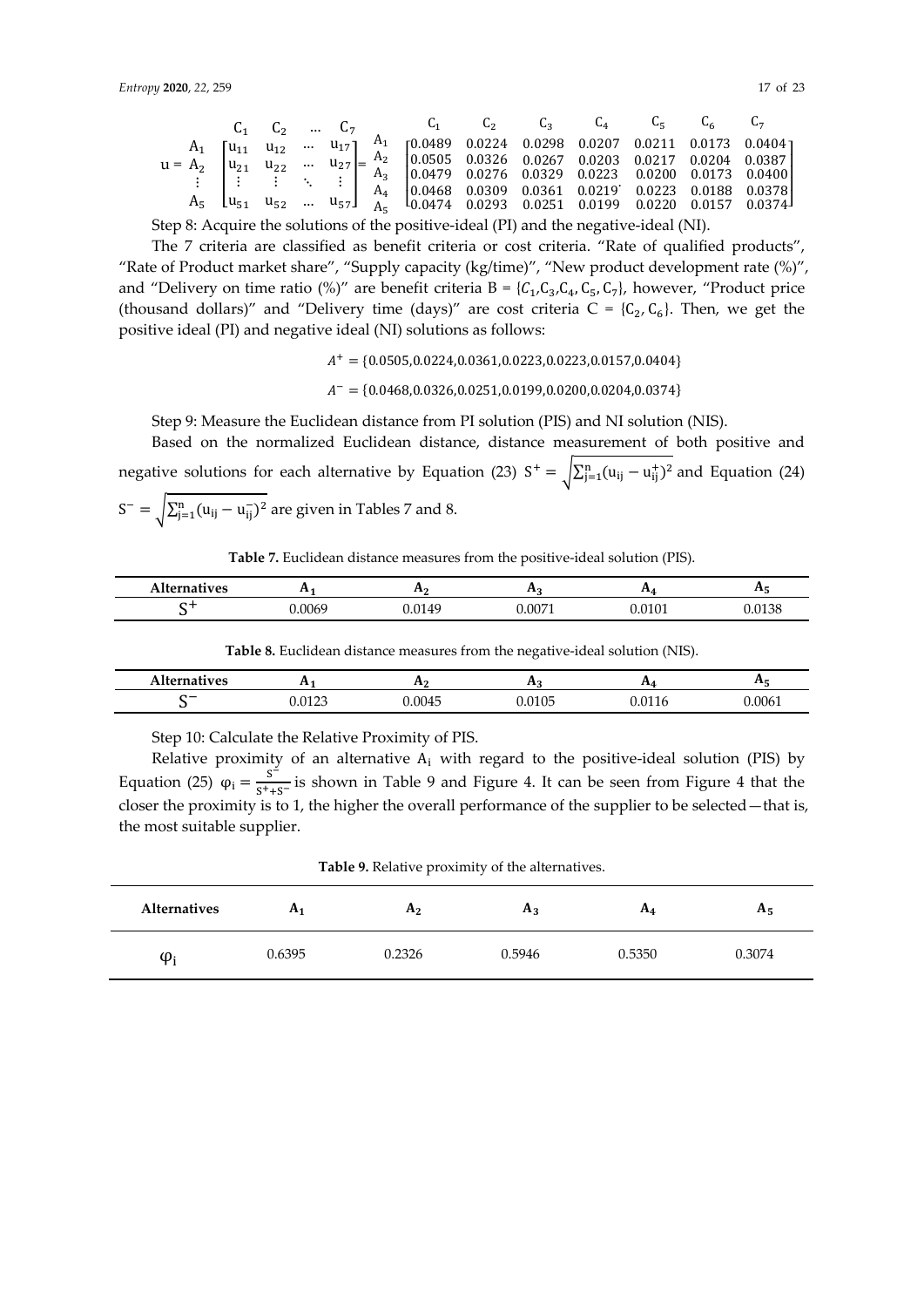

**Figure 4***.* Comprehensive proximity of supplier alternatives.

Step 11: Ranking the Options.

Based on the relative proximity of each alternative, and then options were ranked according to the descending order of  $\varphi_i$ . As shown in Table 10, the five options were ranked in order as  $A_1$  >  $A_3 > A_4 > A_5 > A_2$ .  $A_1$  was selected as a suitable supplier of building materials in five alternatives.

**Table 10.** The ranking of the options.

| Options $A_1$ $A_2$ $A_3$ $A_4$ $A_5$ |                |                |   |  |
|---------------------------------------|----------------|----------------|---|--|
| Rank                                  | $\overline{1}$ | 5 <sup>1</sup> | ٦ |  |

# **5. Results and Discussion**

In the multi-criteria evaluation method, a sensitivity analysis must be performed at the final stage in order to analyze the relationship between the weight of the alternatives and the proximity of TOPSIS. We will perform a sensitivity analysis and discuss the findings of this article in this section. From the 2nd to 4th stages of the research framework, the entropy-AHP weight value of TOPSIS can be obtained, which can appropriately replace the subjective weight value set by decision makers in the traditional TOPSIS method. The value of the obtained entropy-AHP weight vector is  $w_{cj} = (w_{c1}, w_{c2}, ..., w_{c7}) = (0.2415, 0.1505, 0.1122, 0.1051, 0.1071, 0.0894, 0.1942)$ . This means that the individual impact of each criterion on alternatives is 24.15%, 15.05%, 11.22%, 10.5%, 10.71%, 8.94%, and 19.42%, respectively. The combination of objective weight (entropy) and subjective weight (AHP) can reduce the bias of subjective weights and truly reflect the current situation. In the third phase, the TOPSIS method is improved by using the entropy-AHP weight, and a novel entropy-AHP weighted TOPSIS model is established.

In addition, based on the novel entropy-AHP TOPSIS model, the value of the evaluation index φ represents the relative advantage of each alternative. We can rank the alternatives in the order of A1, A3, A4, A5, and A2 according to the φ value from high to low. The suitable supplier was finally determined to be A1.

From the results, it can be seen that the research framework proposed in this paper has the advantage of choosing suitable alternatives and providing a reference value for decision makers. To verify the stability and robustness of the novel evaluation model, a systematic sensitivity analysis was performed and compared with the AHP-based TOPSIS model.

According Table 4 and Table 5, the facets and indicator weights belonging to AHP-based TOPSIS and entropy-AHP TOPSIS can be shown as Table 11 and Table 12.

.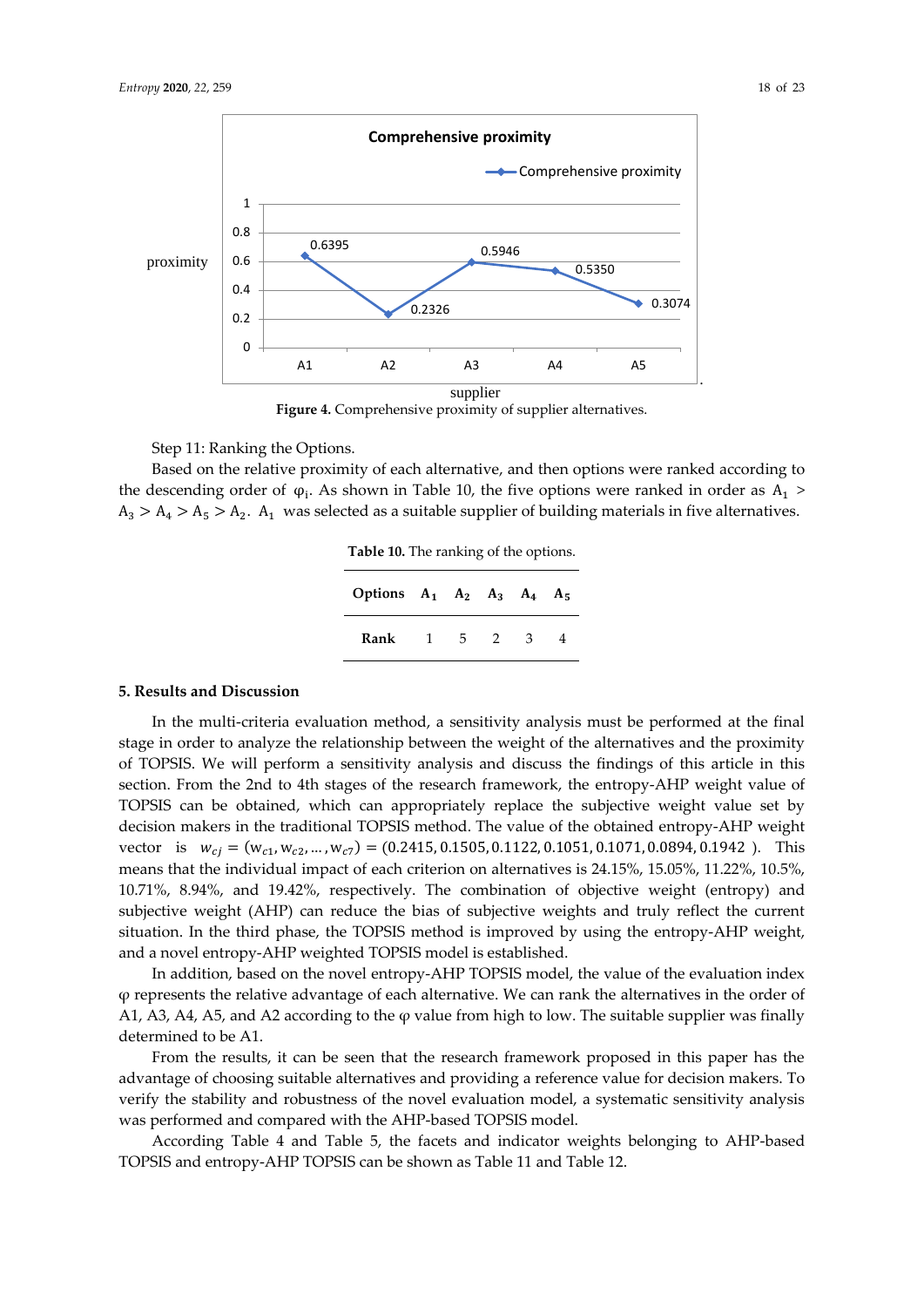| Table 11. Facet weights of AHP-based technique for order preference by similarity to an ideal |  |  |
|-----------------------------------------------------------------------------------------------|--|--|
| solution (TOPSIS) and entropy-AHP TOPSIS.                                                     |  |  |

| <b>MCDM</b> method | <b>Product satisfaction</b><br>(A) | Supply innovation<br>capability (B) | Service level (C) |  |  |
|--------------------|------------------------------------|-------------------------------------|-------------------|--|--|
| AHP-based TOPSIS   | 0.3916                             | 0.2815                              | 0.3269            |  |  |
| Entropy-AHP TOPSIS | 0.5042                             | 0.2122                              | 0.2836            |  |  |

**Table 12.** Indicator weights of AHP-based TOPSIS and entropy-AHP TOPSIS.

| <b>MCDM</b> method | Rate of<br>qualified<br>products<br>(A1) | Product<br>price<br>(thousan<br>d<br>dollars)<br>(A2) | Rate of<br>Product<br>market<br>share<br>(A3) | Supply<br>capacity<br>(kg / time)<br>(B1) | <b>New</b><br>product<br>develop<br>ment rate<br>$(\%)$ (B2) | <b>Delivery</b><br>time<br>(days)<br>(C1) | <b>Delivery</b><br>on time<br>ratio $\left(\%\right)$<br>(C2) |
|--------------------|------------------------------------------|-------------------------------------------------------|-----------------------------------------------|-------------------------------------------|--------------------------------------------------------------|-------------------------------------------|---------------------------------------------------------------|
| AHP-based TOPSIS   | 0.4125                                   | 0.3759                                                | 0.2116                                        | 0.5293                                    | 0.4707                                                       | 0.3917                                    | 0.6083                                                        |
| Entropy-AHP TOPSIS | 0.4790                                   | 0.2985                                                | 0.2225                                        | 0.4951                                    | 0.5049                                                       | 0.3152                                    | 0.6848                                                        |

First, explore the correspondence between the relative proximity of alternatives in entropy-AHP TOPSIS and AHP-based TOPSIS when the weights of facet A, B, C changes within the range of -50%, -40%, ..., 40%, 50% , shown as Table 13 and Figure 5. Based on this, it can be seen that the ranking of each alternative has not changed, indicating that the value of the facet weight does not affect the ranking of alternatives.

**Table 13.** Sensitivity analysis of the facet A weight ( $\frac{1}{w_{h1}}$ in  $\frac{1}{w_{c1}}$ ) to the outcome of the alternatives. in entropy-AHP TOPSIS.

|    |        | ${}^{1}w_{h1} = {}^{1}w_{h1} = {}^{1}w_{h1} = {}^{1}w_{h1} = {}^{1}w_{h1} = {}^{1}w_{h1} = {}^{1}w_{h1} = {}^{1}w_{h1}$ |        |        |         |              |          |        | ${}^{1}w_{h1} = {}^{1}w_{h1} = {}^{1}w_{h1} = {}^{1}w_{h1} =$ |        |        |
|----|--------|-------------------------------------------------------------------------------------------------------------------------|--------|--------|---------|--------------|----------|--------|---------------------------------------------------------------|--------|--------|
|    | $-50%$ | $-40%$                                                                                                                  | $-30%$ | $-20%$ | $-10\%$ | $\mathbf{0}$ | $= 10\%$ | 20%    | <b>30%</b>                                                    | 40%    | 50%    |
| А. | 0.6406 | 0.6402                                                                                                                  | 0.6400 | 0.6398 | 0.6396  | 0.6395       | 0.6394   | 0.6393 | 0.6392                                                        | 0.6392 | 0.6406 |
| A۰ | 0.2423 | 0.2391                                                                                                                  | 0.2367 | 0.2350 | 0.2336  | 0.2326       | 0.2317   | 0.2310 | 0.2304                                                        | 0.2299 | 0.2423 |
| A۰ | 0.6000 | 0.5982                                                                                                                  | 0.5969 | 0.5959 | 0.5952  | 0.5946       | 0.5941   | 0.5937 | 0.5934                                                        | 0.5931 | 0.6000 |
| A۵ | 0.5247 | 0.5283                                                                                                                  | 0.5308 | 0.5326 | 0.5339  | 0.5350       | 0.5359   | 0.5366 | 0.5371                                                        | 0.5376 | 0.5247 |
| A∊ | 0.3664 | 0.3483                                                                                                                  | 0.3343 | 0.3234 | 0.3146  | 0.3074       | 0.3014   | 0.2964 | 0.2921                                                        | 0.2884 | 0.3664 |

And from the perspective of the best choice, no matter how the standard weight changes, the most suitable choice is still  $A_1$ .





(a) Fluctuation of the facet A weight  $({}^{1}w_{h1}$ in  ${}^{1}w_{c1})$ to the outcome of the alternatives in entropy-AHP TOPSIS.

(**d**) Fluctuation of the facet A weight ( $\mathrm{^1w_{h1}}$ ) to the outcome of the alternatives in AHP-based TOPSIS.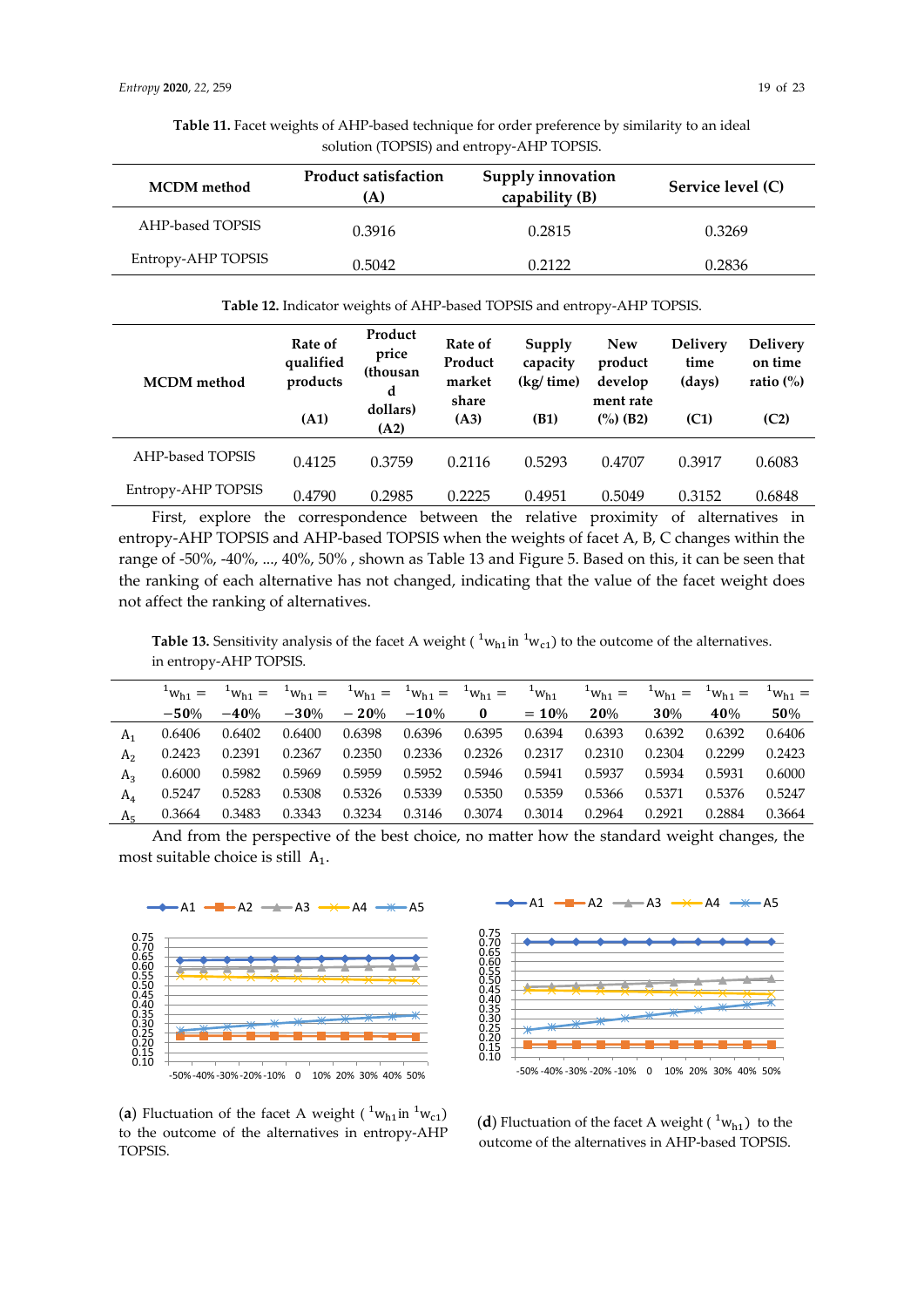

(**b**) Fluctuation of the facet B weight ( $^1w_{h2}$ in  $^1w_{c2}$ ) to the outcome of the alternatives in entropy-AHP TOPSIS.



(c) Fluctuation of the facet C weight  $({}^{1}w_{h3}$ in  ${}^{1}w_{c3})$ to the outcome of the alternatives in entropy-AHP TOPSIS.



(e) Fluctuation of the facet B weight  $({}^{1}w_{h2})$  to the outcome of the alternatives in AHP-based TOPSIS.



(**f**) Fluctuation of the facet C weight ( $\mathrm{^{1}w_{h3}}$ ) to the outcome of the alternatives in AHP-based TOPSIS.

**Figure 5.** Sensitivity analysis of the facet weight to the outcome of the alternatives. ntropy-AHP TOPSIS vs. AHP-based TOPSIS.

Comparing the sensitivity analysis of the results of entropy-AHP TOPSIS [Figures 5. (a), (b), (c)] and AHP-based TOPSIS [Figures 5. (d), (e), (f)], we can know that ntropy-AHP TOPSIS is an effective and more stable evaluation model in selecting a building material supplier than AHP-based TOPSIS.

In summary, the sensitivity analysis proves that the evaluation results of the novel evaluation model established are valid and reliable. Through the sensitivity analysis of building material suppliers, the effectiveness, feasibility, and stability of the novel multi-criteria evaluation model for solving the MCDM problems are verified.

# **6. Conclusions**

The aim of this research is to develop a novel entropy-AHP weighted TOPSIS model to evaluate the building material supplier selection from a theoretical and practical perspective. This paper describes how to comprehensively and systematically construct an entropy-AHP weighted TOPSIS method. From the suggested methods, Entropy, AHP, and TOPSIS are utilized to achieve research purposes. The findings and particular advantages of research indicate as follow:

The entropy-AHP weight value can be a suitable substitute for the weight value determined subjectively by decision makers in the TOPSIS method. Decision makers can more comprehensively and scientifically evaluate potential suppliers based on aggregating Entropy objective and AHP subjective weights into one comprised weight.

The combination of the weights between different layers of Entropy and AHP needs to be calculated separately. After combining the weights of each layer, the weights of different layers are then multiplied to obtain the total weight value (entropy-AHP weight).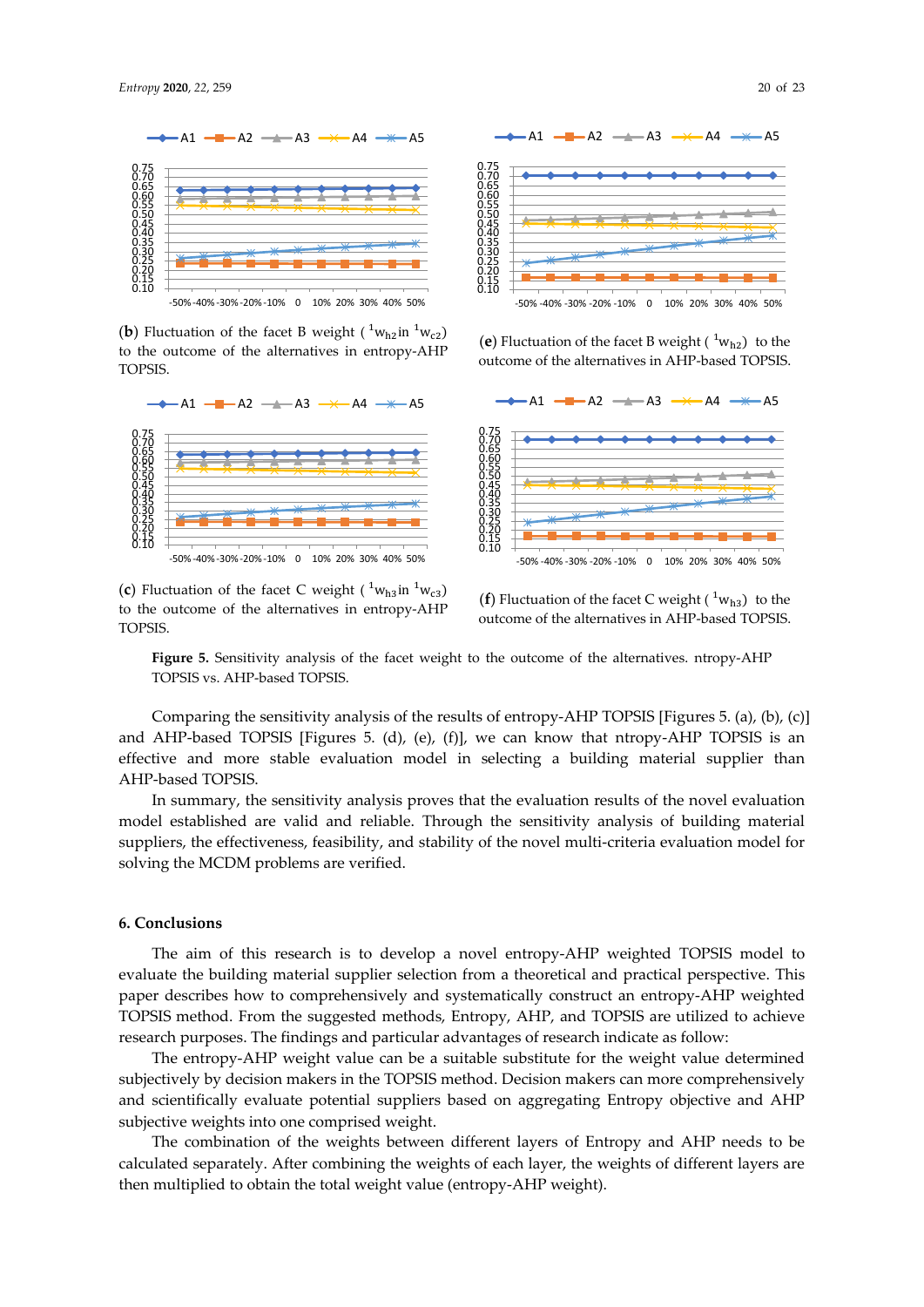In addition, throughout the research process and results, the contributions of this paper can mainly be expressed as below:

To combine entropy weight, AHP, and TOPSIS methods into a suitable MCDM solution. Provide effective information when decision makers are in an environment with insufficient information and strong subjective consciousness.

With a compromise weight combining objective weight (Entropy weight) and subjective weight (AHP weight), to replace the subjective weight directly set by the decision maker in the TOPSIS method. To put it another way, using entropy-AHP weights instead of subjective weights can reduce biases that may be caused only by subjective and conscious judgments.

To extend the TOPSIS method by entropy-AHP weights. That means the functionality of the TOPSIS method is extended based on the entropy-AHP weights. According to the combined weights, a normalized weight matrix and the relative proximity are calculated. Relative proximity values are used as the basis for proper supplier selection.

The theory and practice of the TOPSIS method based on entropy AHP weights have great opportunities for successful application in multi-criteria decision making because it complements and improves the subjective opinions of decision makers. The novel multi-criteria evaluation model can deal with related issues in the field of multi-criteria decision making, such as location selection, construction schemes, and many other disciplines governing decision making. The conclusions obtained in this study have taken us an important step forward, allowing us to use the Entropy-AHP weighted TOPSIS model more practically in the future.

**Funding:** This research received no external funding.

**Conflicts of Interest:** The author declares no conflict of interest.

# **References**

- 1. Chen, C.-H. A new multi-criteria assessment model combining GRA techniques with intuitionistic fuzzy entropy-based TOPSIS method for sustainable building materials supplier selection. *Sustainability* **2019**, *11(2265)*, 1–18.
- 2. Chen, C.-H. Application enterprise architecture and TOPSIS evaluation methods for decision optimization of real estate investment projects. In Proceedings of the 2015 Corporate Architecture and Information Technology Seminar, Takming University of Science and Technology, Taipei , Taiwan, 31 October 2015; A:1–8.
- 3. Chou, S.Y.; Chang, Y.H. A decision support system for supplier selection based on a strategy-aligned fuzzy SMART approach. *Expert Syst. Appl*. **2008**, *34*, 2241–2253.
- 4. Ha, S.H.; Krishnan, R. A hybrid approach to supplier selection for the maintenance of a competitive supply chain. *Expert Syst. Appl*. **2008**, *34*, 1303–1311.
- 5. Stevenson, W.J. *Operations Management*; McGraw-Hill: New York, NY, USA, 2005.
- 6. Heizer, J.; Render, B. *Principles of Operations Management*; Prentice-Hall: Upper Saddle River, NJ, USA, 2004.
- 7. Simchi-Levi, D.; Kaminsky, P.; Simchi-Levi, E. *Designing and Managing the Supply Chain: Concepts, Strategies, and Case Studies*; McGraw-Hill: New York, NY, USA, 2003.
- 8. Monczka, R.; Trent, R.; Handfield, R. *Purchasing and Supply Chain Management*, 2nd ed.; South-Western College Publishing: Cincinnati, OH, USA, 2001.
- 9. Stojić, G.; Stević, Ž.; Antuchevičienė, J.; Pamučar, D.; Vasiljević, M. A novel rough WASPAS approach for supplier selection in a company manufacturing PVC carpentry products. *Information* **2018**, *9*, 1–16.
- 10. Cakravasia, A.; Takahashi, K. Integrated model for supplier selection and negotiation in a make-to-order environment. *Int. J. Prod. Res.* **2004**, *42*, 4457–4474.
- 11. Porter, M.E.; Millar, V.E. How information gives you competitive advantage. *Harv. Bus. Rev.* **1985**, *63*, 149–160.
- 12. Giunipero, L.C.; Brand, R.R. Purchasing's role in supply chain management. *Int. J. Logist. Manag.* **1996**, *7*, 29–38.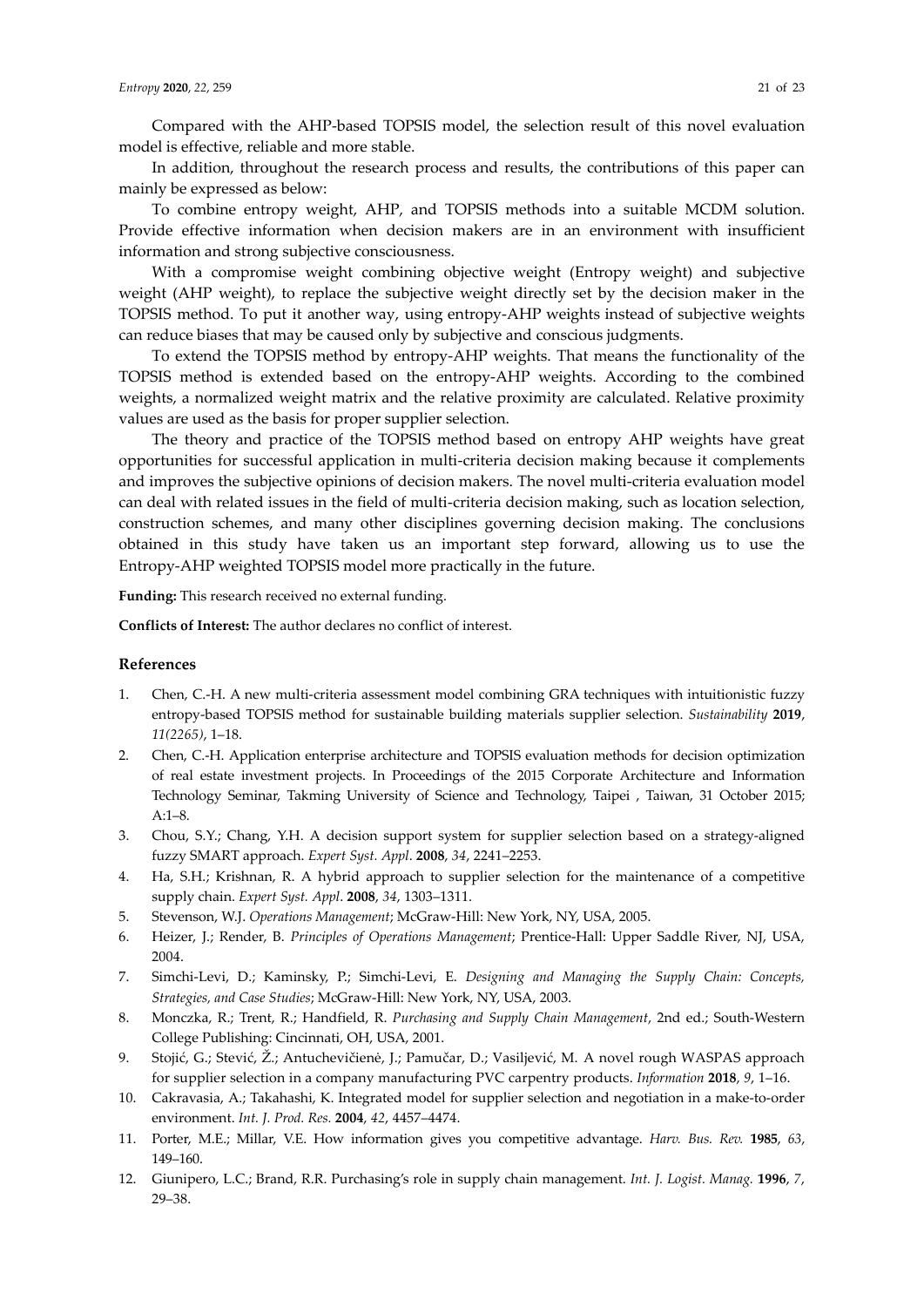- 13. Haq, A.N.; Kannan, G. Fuzzy analytical hierarchy process for evaluating and selecting a vendor in a supply chain model. *Int. J. Adv. Manuf. Tech.* **2006**, *29*, 826–835.
- 14. Barbarosoglu, G.; Yazgac, T. An application of the analytic hierarchy process to the supplier selection problem. *Prod. Inv. Manag. J.* **1997**, *38*, 14–21.
- 15. Nydick, R.L.; Hill, R.P. Using the Analytic Hierarchy Process to structure the supplier selection procedure. *Int. J. Purch. Mater. Manag.* **1992**, *28*, 31–36.
- 16. Soukup, W.R. Supplier selection strategies. *J. Purch. Mater. Manag.* **1987**, *23*, 7–12.
- 17. Thompson, K. Vendor profile analysis. *J. Purch. Mater. Manag.* **1990**, *26*, 11–18.
- 18. Gregory, R.E. Source selection: A matrix approach. *J. Purch. Mater. Manag.* **1986**, *22*, 24–29.
- 19. Timmerman, E. An approach to vendor performance evaluation. *J. Purch. Supply Manag.* **1986**, *1*, 27–32.
- 20. Zenz, G. *Purchasing and the Management of Materials*; Wiley: New York, NY, USA, 1981.
- 21. Tong, L.; Pu, Z.; Ma, J. Maintenance supplier evaluation and selection for safe and sustainable production in the chemical industry: A case study. *Sustainability* **2019**, *11*, 1–15.
- 22. Guo, Z.; Liu, H.; Zhang, D.; Yang, J. Green supplier evaluation and selection in apparel manufacturing using a fuzzy multi-criteria decision-making approach. *Sustainability* **2017**, *9*, 650.
- 23. Ghorabaee, K.M.; Amiri, M.; Zavadskas, E.K.; Antucheviciene, J. Supplier evaluation and selection in fuzzy environment: A review of MADM approaches. *Econ. Res.* **2017**, *30*, 1073–1118.
- 24. Shi, H.; Quan, M.Y.; Liu, H.C.; Duan, C.Y. A novel integrated approach for green supplier selection with interval-valued intuitionistic uncertain linguistic information: A case study in the agri-food industry. *Sustainability* **2018**, *10*, 733.
- 25. Zhang, D.; Zhang, J.; Lai, K.K.; Lu, Y. A novel approach to supplier selection based on vague sets group decision. *Expert Syst. Appl.* **2009**, *36*, 9557–9563.
- 26. Chen, C.T.; Lin, C.T.; Huang, S.F. A fuzzy approach for supplier evaluation and selection in supply chain management. *Int. J. Prod. Econ.* **2006**, *102*, 289–301.
- 27. De Boer, L.; Van der Wegen, L.; Telgen, J. Outranking methods in support of supplier selection. *Eur. J. Purch. Supply Manag.* **1998**, *4*, 109–118.
- 28. Hwang, C.L.; Yoon, K. *Multiple Attribute Decision Making: Methods and Applications*; Springer: New York, NY, USA, 1981.
- 29. Sirisawat, P.; Kiatcharoenpol, T. Fuzzy AHP-TOPSIS approaches to prioritizing solutions for reverse logistics barriers. *Comput. Ind. Eng.* **2018**, *117*, 303–318.
- 30. Pérez-Domínguez, L.; Luviano-Cruz, D.; Valles-Rosales, D.; Hernández, J.I.H.; Borbón, M.I.R. Hesitant Fuzzy Linguistic Term and TOPSIS to Assess Lean Performance. *Appl. Sci.* **2019**, *9*, 1–13.
- 31. Olson, D.L. Comparison of weight in TOPSIS models. *Math. Comput. Model.* **2004**, *40*, 721–727.
- 32. Wang, C.N.; Huang, Y.F.; Chai, Y.C.; Van Thanh, N. A multi-criteria decision making (MCDM) for renewable energy plants locations selection in Vietnam under a fuzzy environment. *Appl. Sci.* **2018**, *8*, 1–33.
- 33. Shannon, C.E. A mathematical theory of communication. *Bell Syst. Tech. J*. **1948**, *27*, 379–423.
- 34. Amorocho, J.; Espildora, B. Entropy in the assessment of uncertainty in hydrologic systems and models. *Water Resour. Res*. **1973**, *9*, 1511–1522.
- 35. Pujol, F.A.; María José Pujol, M.J.; Rizo-Maestre, C.; Pujol, M. Entropy-Based Face Recognition and Spoof Detection for Security Applications. *Sustainability*. **2020**, *12*, 85, 1–18.
- 36. [Wei](https://sciprofiles.com/profile/895789) G.; [Sun](https://sciprofiles.com/profile/488733) P; [Zhang](https://sciprofiles.com/profile/409928) Z.; [Ouyang](https://sciprofiles.com/profile/538174) X. The Coordinated Relationship between Investment Potential and Economic Development and Its Driving Mechanism: A Case Study of the African Region. *Sustainability* **2020**, *12*, 442, 1–19.
- 37. Hou, B.; Yanrong, W. Supplier evaluation and selection based on improved TOPSIS method in green supply chain. *J. Hunan Univ. Technol.* **2014**, 2, 17–25.
- 38. Ye, B.; Yang, Z; Wan, L.; Dong Y. Multi-Objective Evaluation of Airborne Self-Separation Procedure in Flow Corridors Based on TOPSIS and Entropy. *Sustainability* **2020**, *12*, 322, 1–15.
- 39. Önüt, S.; Soner, S. Transshipment site selection using the AHP and TOPSIS approaches under fuzzy environment. *Waste Manag.* **2008**, *28*, 1552–1559.
- 40. Balioti, V.; Tzimopoulos, C.; Evangelides, C. Multi-Criteria Decision Making Using TOPSIS Method Under Fuzzy Environment. Application in Spillway Selection. Multidiscip. *Digit. Publ. Inst. Proc.* **2018**, *2*, 11.
- 41. Hamdan, S.; Cheaitou, A. Supplier selection and order allocation with green criteria: An MCDM and